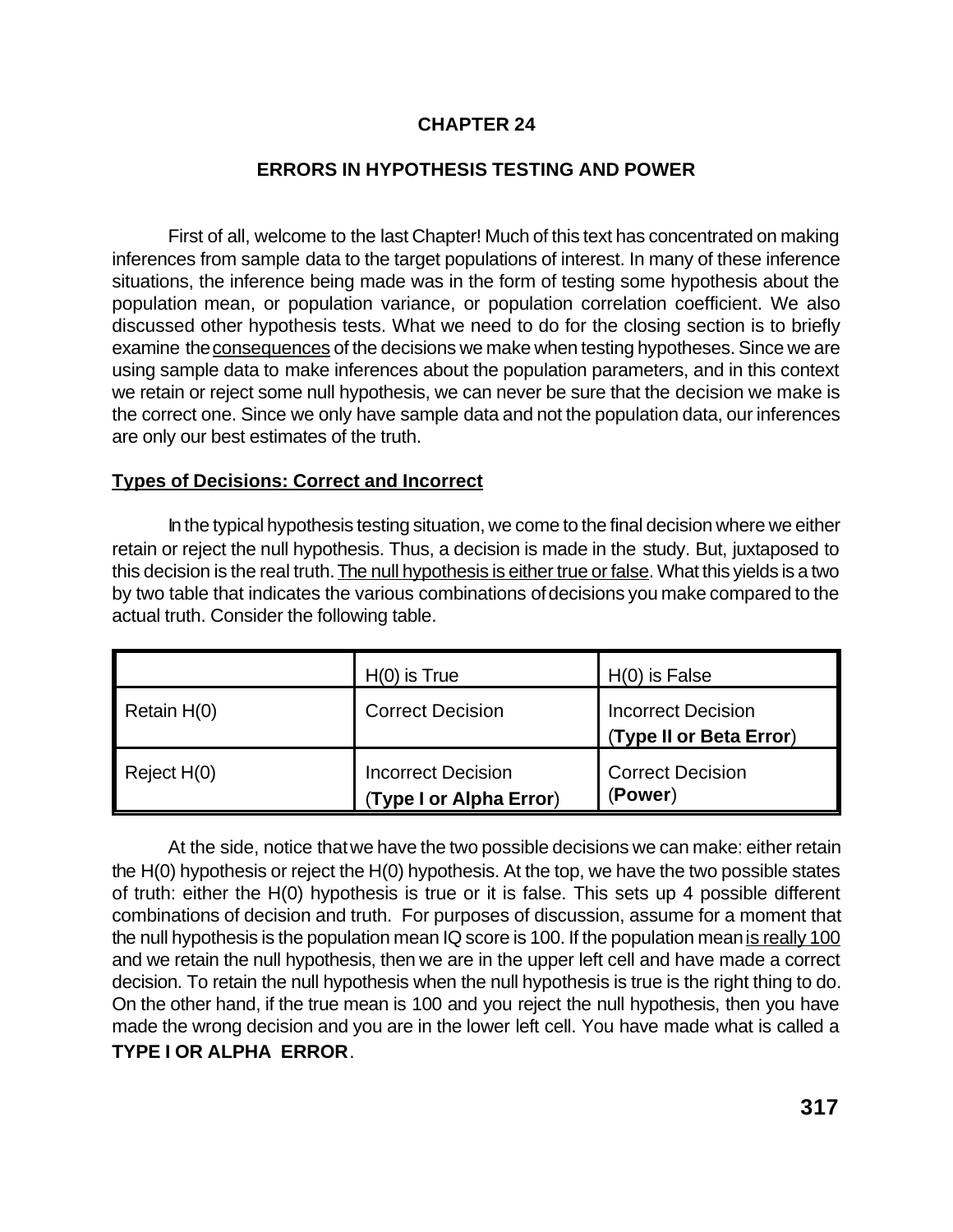# **A TYPE I OR ALPHA ERROR IS WHEN YOU REJECT THE NULL HYPOTHESIS WHEN THE NULL HYPOTHESIS IS TRUE.**

If the null hypothesis is false and you retain the null hypothesis (upper right cell), then again you have made a wrong decision. You have retained the null hypothesis when the null hypothesis is not correct. Since this is the opposite of a Type I error, this is called a **TYPE II OR BETA ERROR**.

## **A TYPE II OR BETA ERROR IS WHEN YOU RETAIN THE NULL HYPOTHESIS WHEN THE NULL HYPOTHESIS IS NOT TRUE.**

Finally, if you reject the null hypothesis when the null hypothesis is false, then you have made a correct decision. If the true population mean IQ score is not 100 and you reject the null hypothesis of 100, then you are saying that you do not think that the mean is 100 and you would be doing the right thing by rejecting the null hypothesis.

Let's put the above diagram into another context, a jury trial. The H(0) hypothesis in a trial, when we give the benefit of doubt to the person on trial, is that the person is not guilty and did not commit the crime. Look at the following diagram.

|                          | $H(0)$ is True:<br>Innocent                                    | $H(0)$ is False<br>Guilty                                     |
|--------------------------|----------------------------------------------------------------|---------------------------------------------------------------|
| Retain H(0)<br>(Acquit)  | <b>Correct Decision</b><br>(Let an innocent person<br>go free) | <b>Incorrect Decision</b><br>(Let a guilty person go<br>free) |
| Reject H(0)<br>(Convict) | <b>Incorrect Decision</b><br>(Convict an innocent<br>person)   | <b>Correct Decision</b><br>(Convict a guilty person)          |

If the person is really not guilty and the jury votes "not guilty" and acquits the person, then they have made the correct decision. The jury has set free an innocent person. If the person is actually not guilty but the jury convicts the person anyway, then the jury has made a TYPE I or alpha error. Convicting an innocent person is an error of the "first kind". On the other hand, if the person is really guilty and the jury votes to acquit the person, then they again have made a mistake and this type of mistake in decision is called a TYPE II or beta error. This is an error of the "second kind". Finally, if the jury votes to convict the person and the person really did commit the crime, then the jury has made the correct decision. In the literature, the decision of rejecting a false null hypothesis [H(0)] is called **POWER**. Although you may not have thought about it this way, the main purpose of a trial is to convict quilty persons. Certainly,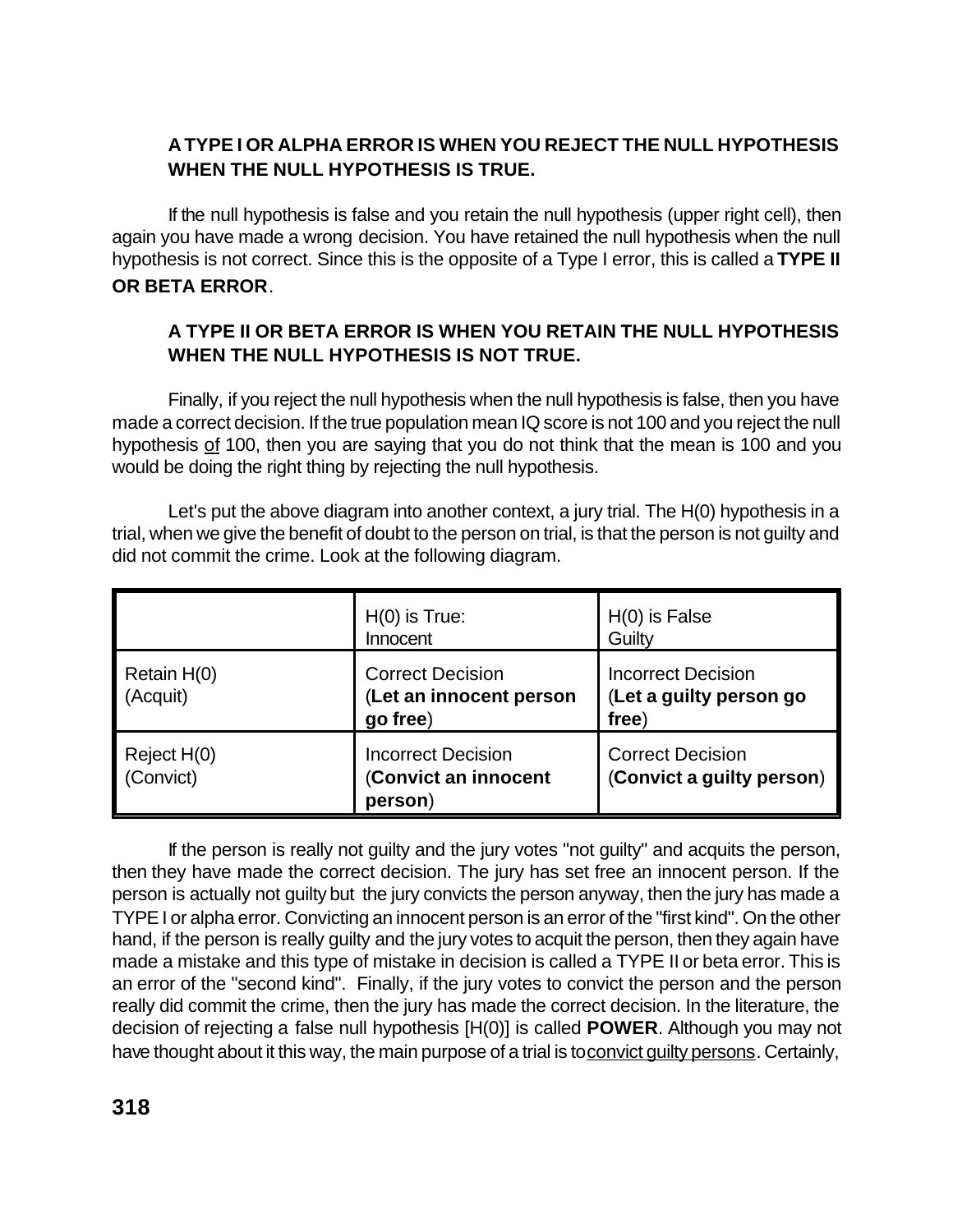we want the jury to arrive at the correct decision and if the person is not guilty, then we hope the jury will acquit the person. However, the defense side of the case (to defend the person on trial) is not the side to bring the case to trial. It is the prosecution side; they are the ones to instigate the entire trial process. In this context therefore, the hopes of the trial system (in addition to finding the truth) is to convict persons of the crime they were charged with especially if they really committed the crime.

Thus, what we see here is the possibility of 4 different consequences of our decisions: two good and correct ones but also two bad and incorrect ones. Of course, whether it be in a jury trial situation or an experiment where we retain or reject the null hypothesis, our goal is to **MAXIMIZE THE CHANCES OF MAKINGA CORRECT DECISION** and **MINIMIZE THE CHANCES OF MAKING AN INCORRECT DECISION**. To summarize, we will do one the following.

Make **Correct Decision** by:

**Retaining** the null hypothesis when the null hypothesis is **true**, or

**Rejecting** the null hypothesis when the null hypothesis is **false**.

Make **Incorrect Decision** by:

**Retaining** the null hypothesis when the null hypothesis is **false** (TYPE II or beta error), or

**Rejecting** the null hypothesis when the null hypothesis is **true** (TYPE 1 or alpha error).

Finally, you will recall that on several occasions, I stated that you could look at the p value from the output from t tests, ANOVA, etc. and use that as a guide to decide whether the retain or reject the null hypothesis. If the p value was = or less than .05, we would reject. If the p value was > .05, then we would retain. **THIS p VALUE REPRESENTS THE PROBABILITY OF MAKING A TYPE I ERROR AND IS SOMETIMES CALLED THE LEVEL OF SIGNIFICANCE OR ALPHA** á. Generally speaking, researchers are not willing to reject the H(0) hypothesis if the chance of rejecting it (concluding that your treatment made a difference, that there is a non-0 correlation, etc.) wrongly is greater than about 5%. Thus, the p value is important because it gives you some estimate of what the chances are of making a Type I error. Remember, we usually want to reject the null hypothesis but we only want to do this if the chance that we do it incorrectly is rather low. Unfortunately, setting some criterion about how much Type I or alpha error rate we are willing to tolerate does little to regulate or establish what level of Type II error or beta we are willing to tolerate. The literature seems to be fixated only on the rate of Type I errors without much attention to Type II error.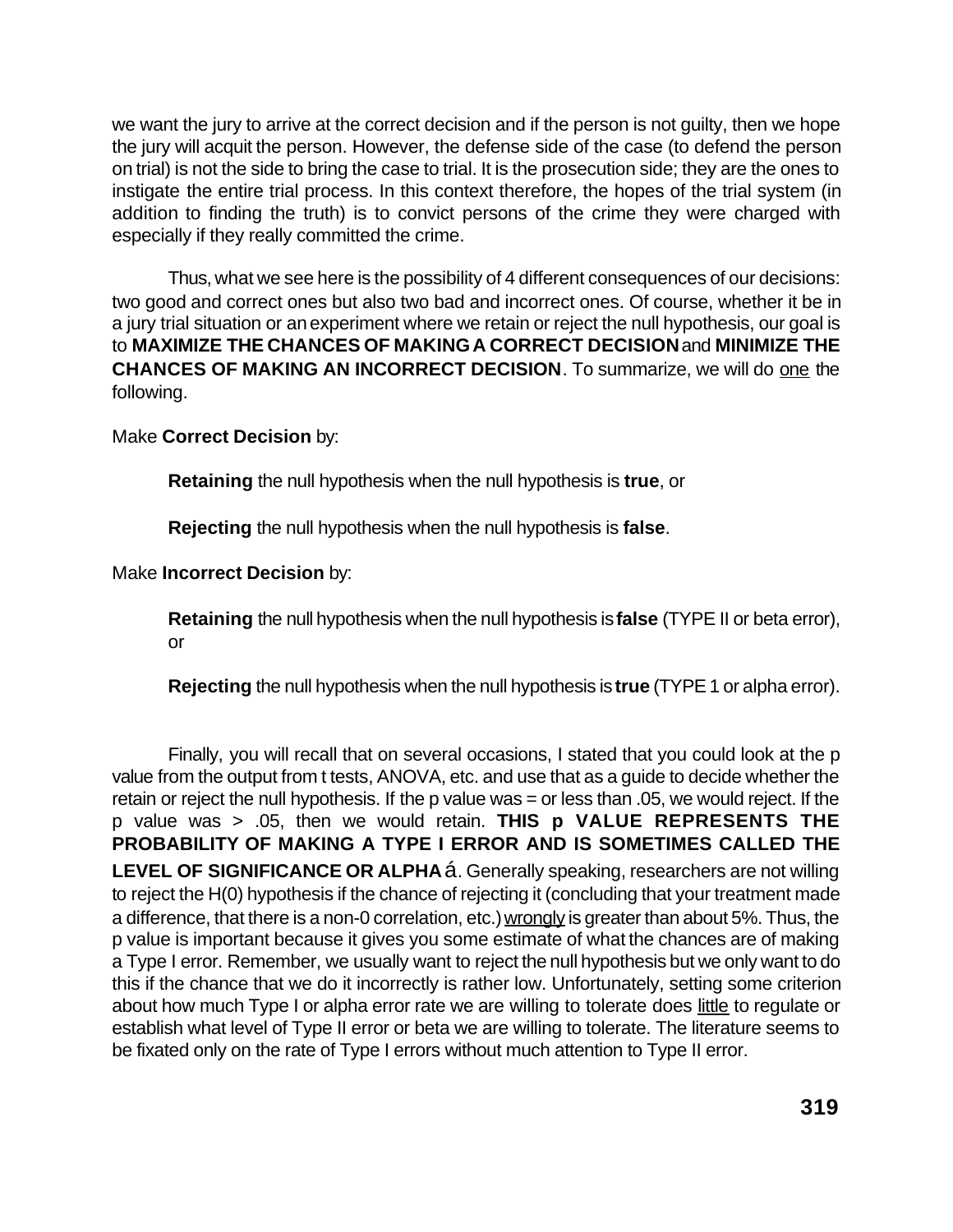However, consider for a moment two situations where it is possible that Type I error rate may be more important in one case and Type II error may be more important in the other case. What if we had a new drug that has tremendous potential for positive effects. In the one case, there may be no reason to suspect that there will be any adverse side effects. It either works or does nothing. In this case, you would be willing to reject the null hypothesis almost all of the time in hopes of finding evidence that the drug would be beneficial. What is there to lose? In this case, what we do not want to make is a Type II error and fail to conclude that the drug is beneficial when it actually is. Thus, in this case, we will want to make sure that Type II error is very low and we do not really care how high Type I error rate may be.

On the other hand, what about the opposite situation where this drug has tremendous potential for positive benefit only if it really works but and the fact is, if it does not work, we strongly suspect that the side effects could be very harmful. In this situation, we are still very interested in rejecting the null hypothesis (of no positive benefit) but are only willing to do it if we are very sure that the drug works. In this case, we do not want to reject the null hypothesis incorrectly because of the potentially harmful side effects. Here we want the Type I error rate to be very low and we aren't as concerned with a higher beta or Type II error rate. We would rather say that the drug does no good and keep it from the market (even if it really does work) than to risk letting it flow into the marketplace and produce disastrous effects.

As you can see, Type I and Type II errors are both important and different circumstances demand that one be controlled more than the other. Ideally, we would like to make sure that both have very low rates. But, in most studies, one has to both compromise and concentrate on controlling one of these a little more than controlling the other. Which one receives greater attention in a particular investigation depends on what that investigation is all about. However, to give you a better feel for how the Type II error rate is controlled, the discussion below focuses on **POWER**. As you will see, power is the "key" concept in what we try to accomplish in research investigations. We would like to have our studies be as "powerful" as possible. In our discussion of power, you will see that the Type II or beta error is actually the "flipside" of power. If power is high, then Type II error rate is low, and vice versa. The same factors that impact on power also impact on Type II error rate and by controlling factors designed to improve power, we are therefore also controlling Type II or beta error.

## **Power of Statistical Tests**

Now we come to one of the most important concepts in statistical inference and particularly hypothesis testing, and that concept is called power. Unfortunately, power is a complex topic and we are only able to scratch the surface. However, it is important to at least indicate what power is, show a simple example of how one could estimate power, and to indicate some of the factors that influence power.

First of all, what is power? In our two by two table of the different consequences of our decisions, recall that the lower right cell represented the instance when you rejected the null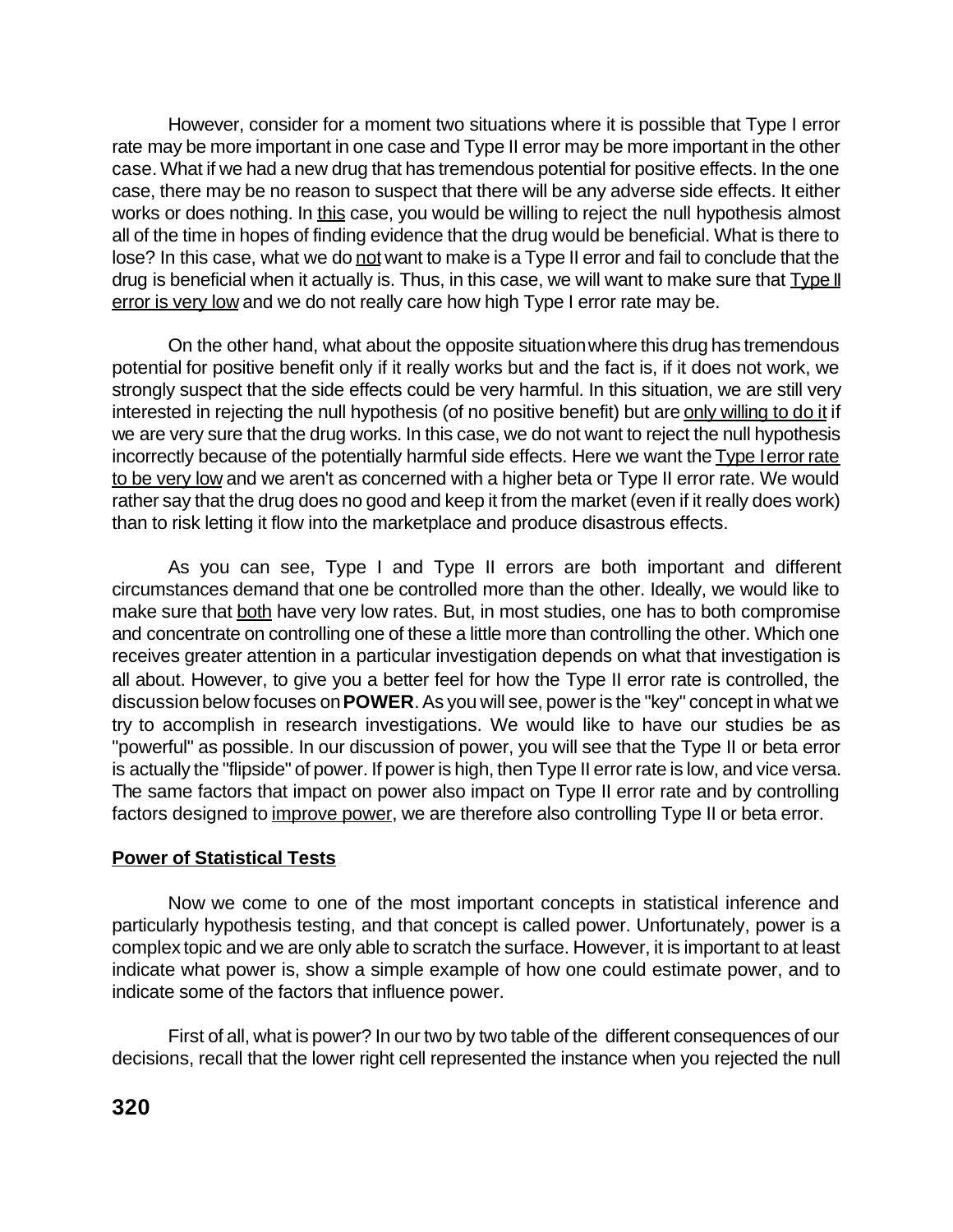hypothesis when the null hypothesis is false. This represented one of the 2 correct decision possibilities. This particular cell in the model is highly meaningful in statistical hypothesis testing since, most of the time, that is the cell you would like to be in. For example, assume we are using the example of the null hypothesis that the population mean IQ score is 100, according to the test publishers. However, if one did a study in this area, it would not likely be to show support for the null hypothesis. Perhaps you believe that ability is going "downhill", thus you think the test publishers are incorrect when they say that the mean IQ score is 100 today. In fact, your directional prediction is that the true mean IQ is now less than 100. So, while we may give the benefit of the doubt to the test publishers in that we will use their view for the null hypothesis, our goal is to reject the null hypothesis. Of course, we should not want to reject the null if the null is really true. But, if our "hunch" is correct and the population mean IQ is really not 100, then, in this case, we want to make as sure as we can that our decision in our study will be to reject the null hypothesis. Power represents the chance that we will be able to reject the null hypothesis of 100 if in fact the true mean is not 100.

In a nutshell, power boils down to the following. Will your study be designed in such a way as to be sensitive enough to find what you are really looking for if what you are predicting and looking for is really the truth? Will your study have enough power? For example, if a new method of instruction is really superior to the old method, will your experiment be able to demonstrate that and reject the null hypothesis of no difference between the two methods? If there really is a non-0 correlation between two measures out in the population between X and Y, and you test the null hypothesis of 0 correlation, will your sample study allow you to reject the null hypothesis? What we see is that generally we would like to reject the null hypothesis. In fact, I said much earlier that it is called the null hypothesis because you hope that your sample data will be strong enough to nullify that hypothesis in favor of your own prediction. Thus, that lower right cell in the two by two model of decisions is very important.

## How Power is Calculated

Inorder to better understand power, I will "walk" you through the steps of how we can calculate power and show you the things that are necessary to do so. First, we need to have a real H(0) hypothesis, hopefully to reject later. So, for discussion sake, let's assume that the null hypothesis is that the population mean is 30. If the population mean is really 30, then samples drawn at random from that population will exhibit sampling error. That is, sample means will vary around the null value of 30. How much are they likely to vary? That depends on the size of the sample and how much variability there is in the population. If we knew what the standard error of the mean was, then we would have a good idea of how much the means would vary around the null value of 30. Therefore, assume for the moment that not only is the  $H(0)$  value = 30, but the standard error of the mean (S sub X bar) is about 2. What would the sampling distribution look like under these conditions? See the following diagram.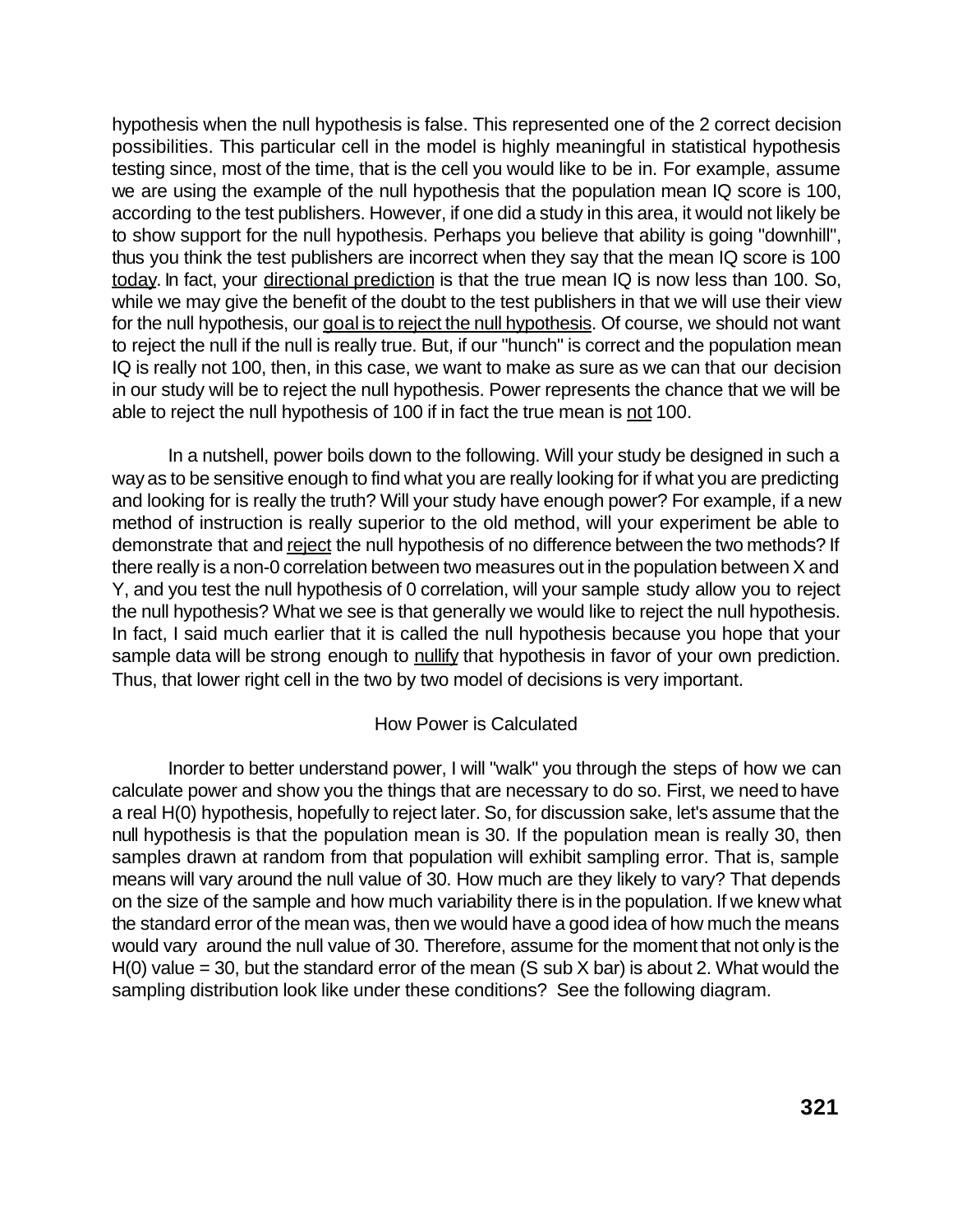

Remember that sampling distributions are similar to normal distributions. In this case, the center of this distribution would be 30. In addition, since this is a sampling distribution of means, the sample means would vary around 30 according to the standard error of 2. That means that sample means would vary from about 3 units of  $2 (= 6)$  below 30 to about 3 units of  $2 (= 6)$  above 30. However, when we do a hypothesis test, we usually "draw the line" somewhere away from the null value so that if our sample value (sample mean in our one study) falls at or beyond that point, then we would reject the null hypothesis. Thus, on this sampling distribution of H(0), we mark off critical points below the null value of 30 and above the null value of 30.

Recall that when we did hypothesis testing with means, we usually used the t value for a 95% confidence interval so that we would have 2 1/2 percent below the low end critical point and 2 1/2 percent above the high end critical point. Thus, in our case here, we would establish the critical points approximately 2 units of error below and 2 units of error above the value of 30. Technically, if this distribution was exactly normal, we would go 1.96 units rather than 2. The diagrams here are based on going 1.96 units, not 2. This is like a z value in the normal distribution. So, on the H(0) sampling distribution, we set up critical points that are about 1.96 units of 2 (error) below 30 and 1.96 units of 2 (error) above 30. 2 times 1.96 = 3.92 and if you subtract and add 3.92 to 30 you get the critical points of 26.08 and 33.92.

By setting the critical points of 26.08 at the low side and 33.92 at the high side, we have sectioned the H(0) distribution into 2 regions. Since any sample mean that is larger than 26.08 or smaller than 33.92 would cause you to retain the null hypothesis, the middle region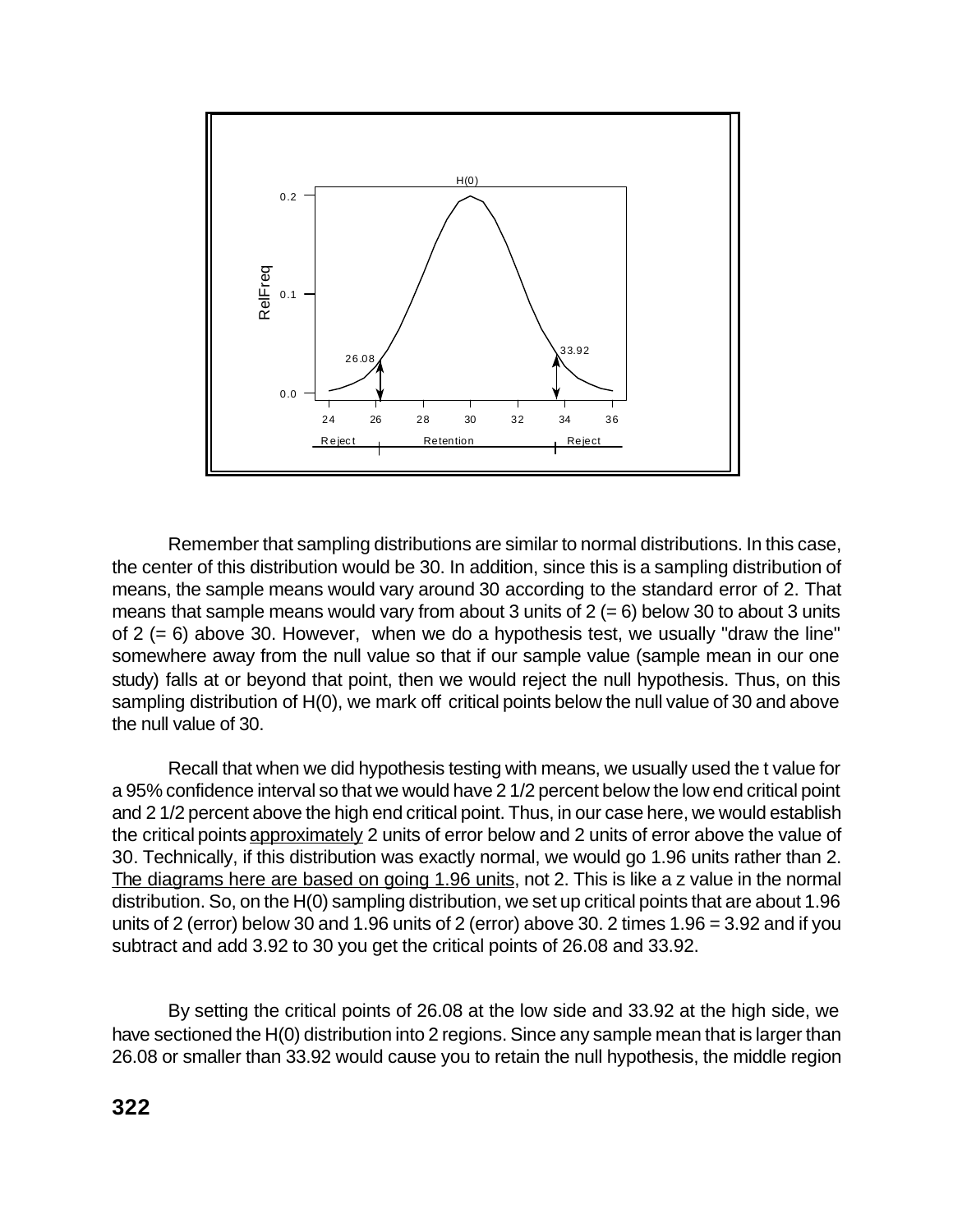between (but not including) 26.08 and 33.92 would be called the retention region. If the null hypothesis is true, we will be retaining the null about 95% of the time. However, any sample mean that is 26.08 or smaller, or 33.92 or larger would cause you to reject the null hypothesis. Therefore, the 2 end regions (combined together) would be called the rejection region. If the null hypothesis is really true, you would be rejecting the null (wrongly and making a Type I error) about 5% of the time. Thus, **on the H(0) distribution, you have the retention and rejection regions**.

As a next step in the process of examining power, we need to assume that the true population mean is some specific value. Yes, we have formulated the null hypothesis and established some critical points based on that. But, what is the real truth? Technically, to be able to calculate power, we need to know the true value for the parameter. This should give you some idea that power is not something we can know for sure (just like we cannot know whether our decision in hypothesis testing is correct) since we will never exactly know the value of the parameter. So, to continue our example, let's assume that the true population mean is 33, or 3 points above the H(0) value of 30. Thus, by knowing what the truth really is (or making an assumption about the population value), and knowing what the sampling distribution of means would look like if the null hypothesis had been true, we can compare the true value to the null sampling distribution and see where it fits. If the true value for the population mean is really 33, then the true sampling distribution will be around 33, not 30. And, if the true sampling distribution is around 33 and not 30, we would expect it to have the same type of sampling error as it would have if the parameter had been 3 points lower on the scale. Thus, the diagram at the top of the next page shows the overlapping nature of the true sampling distribution (highlighted by a dark dashed line) around the true population mean of 33 compared to the hypothesized sampling distribution around the null value of 30 (solid line), if it had been the truth. Note that I have deliberately kept on the H(0) distribution the critical points of 26.08 and 33.92.

Now, here comes the difficult part. If we had done a study where we had formulated a null hypothesis of 30 and had set the critical points at 26.08 and 33.92, any sample mean we obtained based on our data that had been larger than 26.08 and smaller than 33.92 (inside the retention region) would cause us to retain the null hypothesis. Note that I put a horizontal line with arrows at each end to indicate the width of the retention region. However, any sample mean we obtained based on our data that was 26.08 or smaller, or 33.92 or larger (in the rejection region), would cause us to reject the null hypothesis. In the present case, since the true population mean is 33 not 30, we should be rejecting the null hypothesis all the time since if we retain it, we will be making a Type II error. Unfortunately though, while the sampling distribution around the value of 33 is the true sampling distribution, some of it overlaps (takes up the same space!) with the H(0) sampling distribution around the null value of 30. In fact, in this example (because of the way the two distributions overlap) any sample mean value less than 33.92 that is truly in the H(1) sampling distribution around 33, which seems to be more than 50 percent of them (because the critical point of 33.92 is somewhat above the center value of 33), will result in a decision to retain the null hypothesis, which is a Type II or beta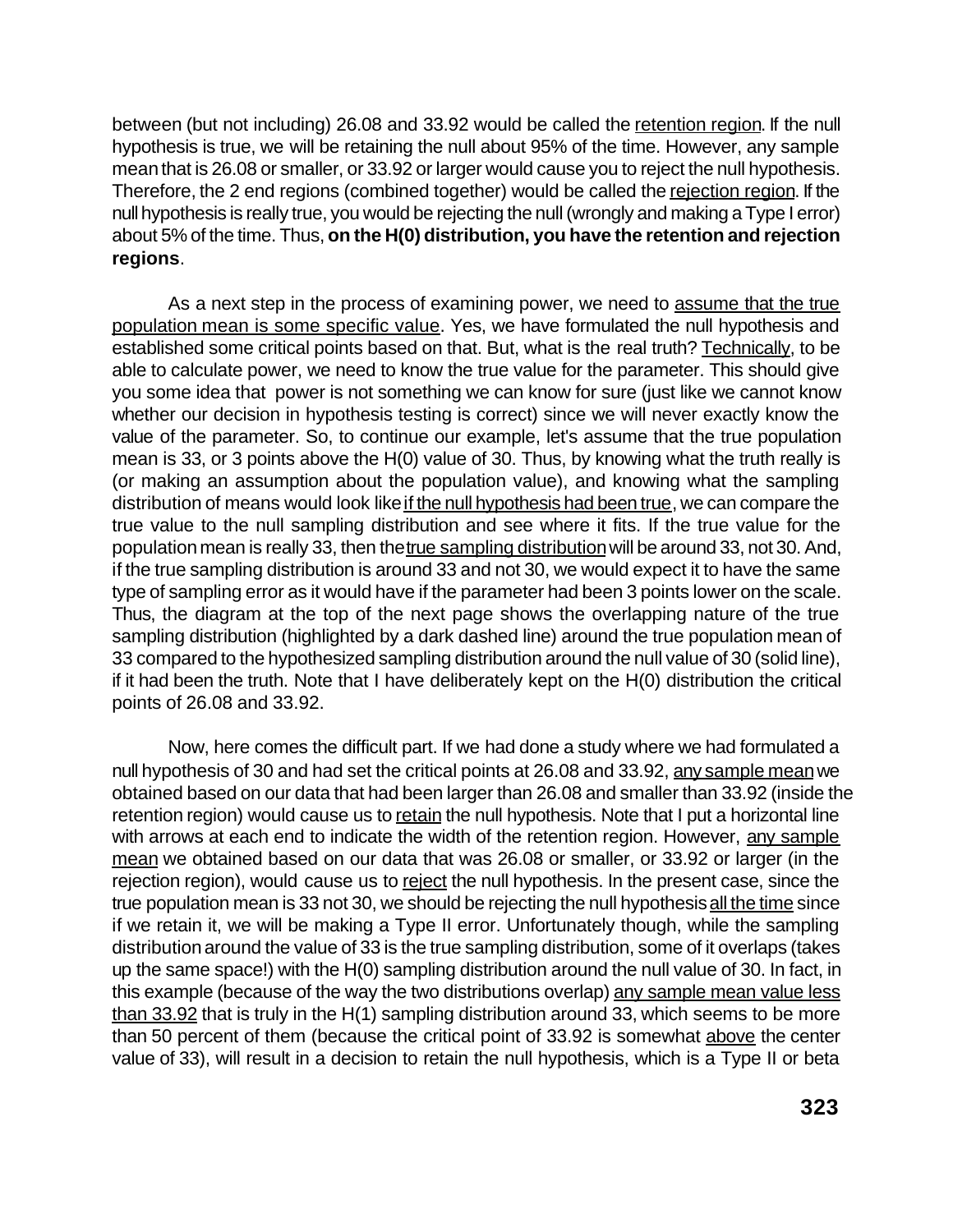error. Note that I have drawn another horizontal line with an arrow at the left side to indicate the beta area. Power in this case is the area indicated by the horizontal line from the critical point of 33.92 to the right towards the arrow and as mentioned above appears to be less than 50% in this case. For this example therefore, the chance of making a Type II error is greater than correctly rejecting the null hypothesis.



If we wanted to find the **exact value of power** in this example, we would have to find the exact area in the true sampling distribution (dashed line distribution) above 33.92. Since the standard error is 2 and this is the standard deviation of this sampling distribution, the problem reduces to finding the percentile rank for a value of 33.92 in a normal distribution where the mean is 33 and the standard deviation is 2. Minitab could help us with this. See below.

 MTB > **cdf 33.92;** SUBC> **norm 33 2.** 33.92 **.6772**

Approximately 67 percent of the area in the true sampling distribution around 33 is below the value of 33.92 and that is the Type II error rate or beta. Therefore, a value of 100% - 67% = 33% is the area above the value of 33.92 and that is our power value. In this problem, power is approximately 33%. In fact, if the conditions above were true, we would have only about a 1 in 3 chance of rejecting the null hypothesis and making the correct decision. Type II errors seem to have the upper hand here!

## **Factors Influencing Power**

**324**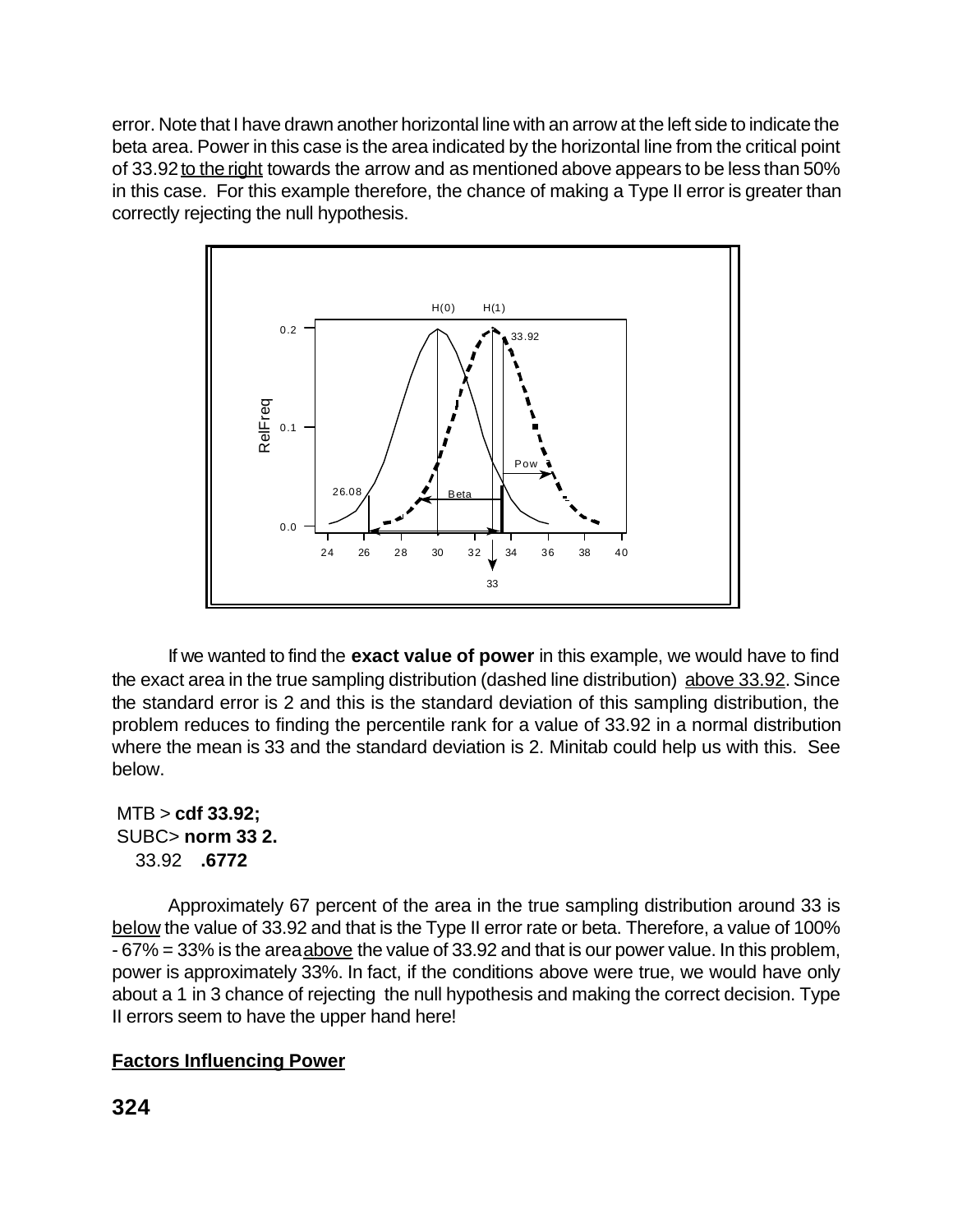The example above showed a power value of approximately 33% and yielded not very good odds of making the correct decision by rejecting the null hypothesis. What are some of the factors that influence power, and hence allow us to regulate or build into our study a better power value? We now discuss these. An excellent software program by **Jack Barnette of the University of Alabama** (my buddy!) is also available to illustrate concepts below. Contact the present author for more information.

#### Distance between H(0) and H(1)

The basic example above on page 324 estimated power when the null hypothesis value was 30 but the true population mean value was 33. In that case, given the level of sampling error, our power value or probability of correctly rejecting the null hypothesis, was only about .33. This is what we found when the difference between the null value and the true value was 3 points. What would happen to this power value or probability of correctly rejecting the null hypothesis if the distance between the H(0) value of 30 and the true value changed; for example, got larger? The key to understanding this is to see whether the conditions produce more or less overlap of the two distributions. If there is less overlap, then there will be more area beyond the critical point in the true H(1) sampling distribution. If that happens, power will be larger and Type II or beta error will be smaller. Just the reverse is true if this distance becomes smaller because there will now be more overlap between the two distributions. Look at another example where the null is still 30 but, the true value has been made to be 35, a value more distant from the null. The graph is at the top of the next page.

In this graph, note that again the retention region on  $H(0)$  has been indicated by a horizontal line with arrows at each end. Any sample mean that has a value between 26.08 and 33.92 will cause us to retain the null hypothesis. However, any value equal to or less than 26.08 or equal to or greater than 33.92 will cause us to reject the null. Now, in this case, since the true sampling distribution of means around the true value of 35 would not likely produce a sample mean down in the 26 region, the lower critical point plays really no role in this power/beta calculation. The dashed line distribution is the true sampling distribution with 35 in the middle. But, lower than the middle at 33.92 is the upper critical point. So, any of the means in H(1) or the true distribution that are 33.92 or larger, will lead us to reject the null, and doing so is the correct or power decision. How much of the true H(1) distribution is to the right of 33.92? Well, it is clearly more than 50% in this case. To find out exactly, we could let Minitab find that area. Actually, what we need to find out is how much area is above the value of 33.92 in the true distribution where the mean is 35 and the standard error is 2. See below.

 MTB > **cdf 33.92;** SUBC> **norm 35 2.** 33.9200 0.2946 <--- **Power is 1 - .29 = .71**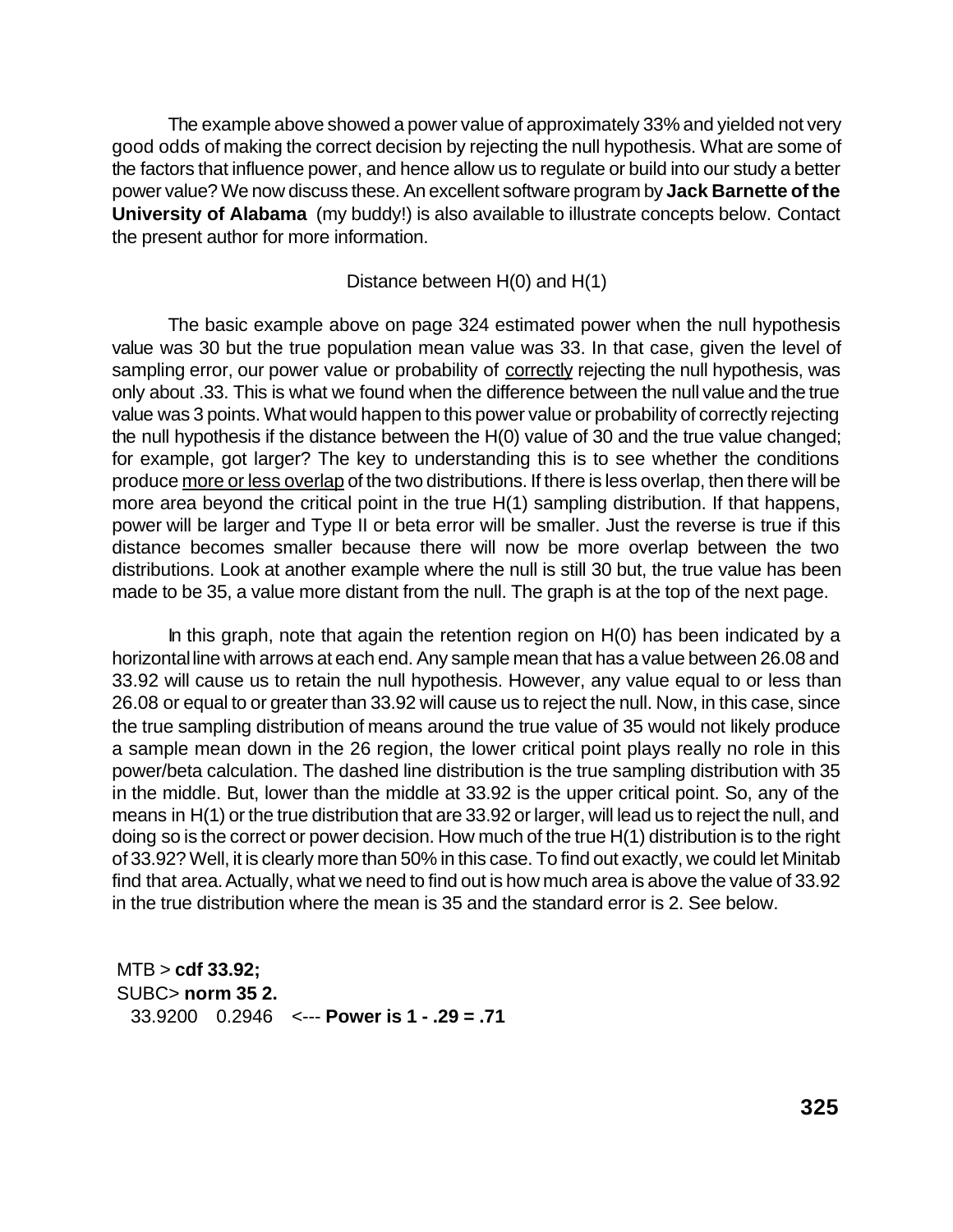

If you compare the power value of .71 in the above example where the true mean was 35, to the previous example where the power value was .33 when the true mean was only at 33, you should be able to see that the further out along the baseline the true value is compared to the null value, the less overlap there will be between the two distributions and hence, more power and less Type II error. The basic principle here is that: **POWER WILL BE LARGER AND BETA WILL BE SMALLER THE MORE DISTANT THE TRUE H(1) MEAN IS FROM THE NULL HYPOTHESIS H(0) VALUE.** The issue here is one of overlap and, the less overlap there is, the more we will be rejecting the null.

Based on this, what do you think the maximum value of power could be? Theoretically, the maximum power would be when the two distributions overlap the least amount possible. What if we had a situation where the two distributions, for all intents and purposes, did not overlap at all. For example, in the above case, what if the true mean was at a point of 50. Well, if you go 3 units of error of 2 to the left of 50, the lowest sample mean would be about 44. But, we saw in the H(0) distribution, the highest value was about  $30 + 3$  units of error of 2 or an upper point of 36. This would be a case when there seemed to be a clear separation between the critical point and the bottom of the true H(1) distribution. If that were the case, then all of the H(1) distribution would be beyond the critical point and therefore power would be approximately 1.00 or 100%. While this is theoretically possible, don't hold your breath waiting for a power value this high!

What is the Minimum Value of Power?

Above, we saw that the maximum value of power is about 1.00 or 100% in the case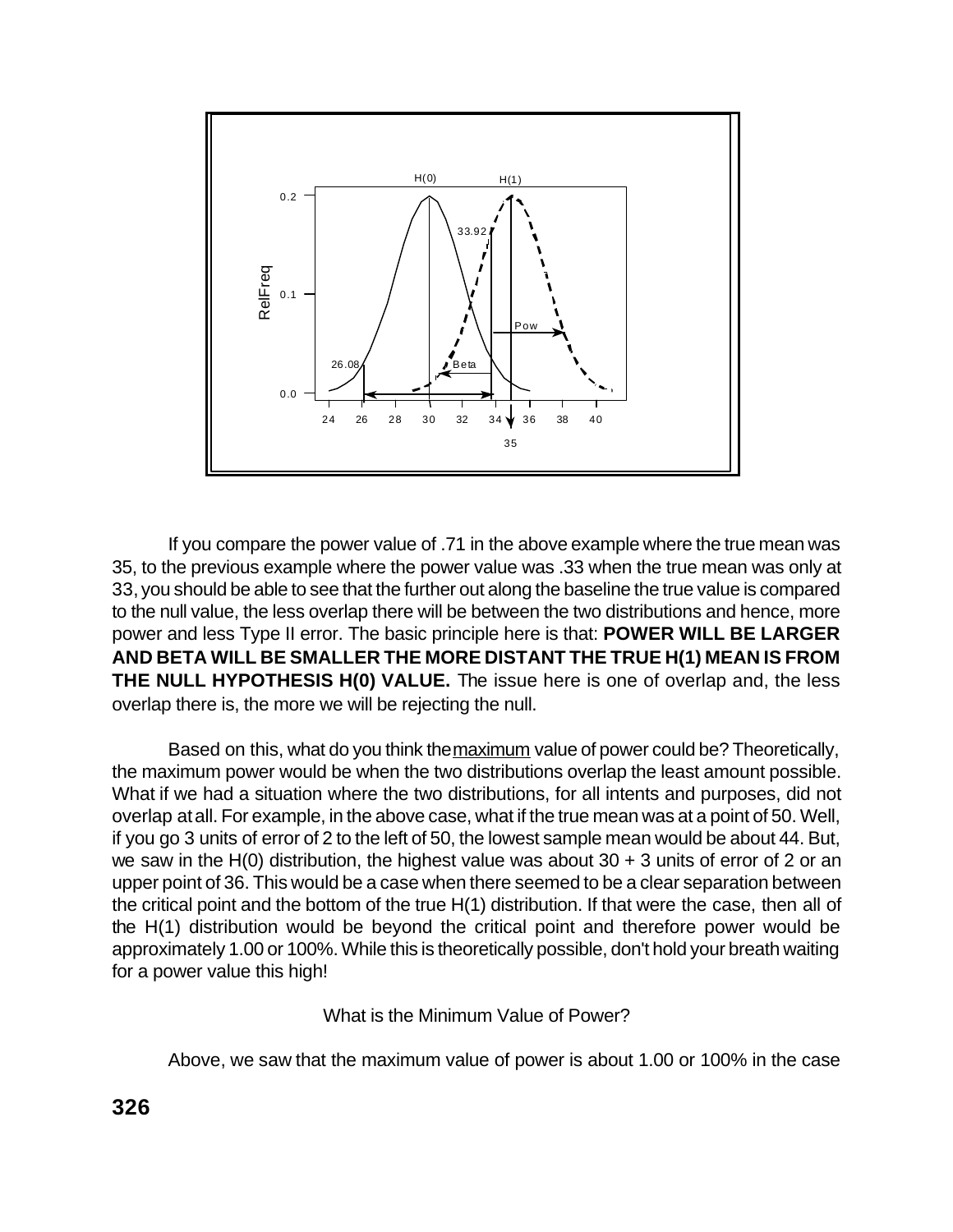when the distance between the center points of the H(0) and the H(1) distributions is so far apart that the distributions do not overlap. But, when will power be at its minimum? If the maximum value is 1.00, it would be easy to think that the minimum value would be the opposite or 0. But, we will see that is not the case. Keep in mind two things: (1) the more the overlap, the less the power, and (2) power is always the area beyond the critical points on the H(1) distribution. What if I generated an H(1) distribution that has a mean that is very nearly the same value as the null hypothesis value of 30? For example, what if the true H(1) value was 30.3? Look at the diagram below.



Again, I have drawn in the values of 30, 26.08 (lower critical point) and 33.92 (upper critical point). I also have put the true H(1) distribution in with the dashed line, and the center of it is (vertical line) 30.3. The little horizontal line with left arrow below 30.3 shows where the center of the true sampling distribution falls. Notice that almost all of the area on the true H(1) sampling distribution is now within the region between the crtical points (again, marked by the long horizontal line with arrows at the ends. This leaves very little room beyond the critical points on H(1). We could find the exact areas by using the cdf commands but I have spared you of that for the moment. The power part on the right side is the section topped by the dashed line over to the critical point of 33.92 where the arrow points down from POW. The left side part to power again is the segment topped by the dashed line over to the lower critical point of 26.08. The other short line ended by an arrow next to POW is that part. As you can see, the two sections that are power (right side part and left side part) are almost identical to the tail ends of the H(0) distribution beyond the critical points of 26.08 and 33.92. Those sections are the Type I error sections IF the null hypothesis had really been true. But, since H(0) is not true, and we should be rejecting the null all the time, we find that we will be rejecting the null only about the same number of times as defines the end sections, or alpha section,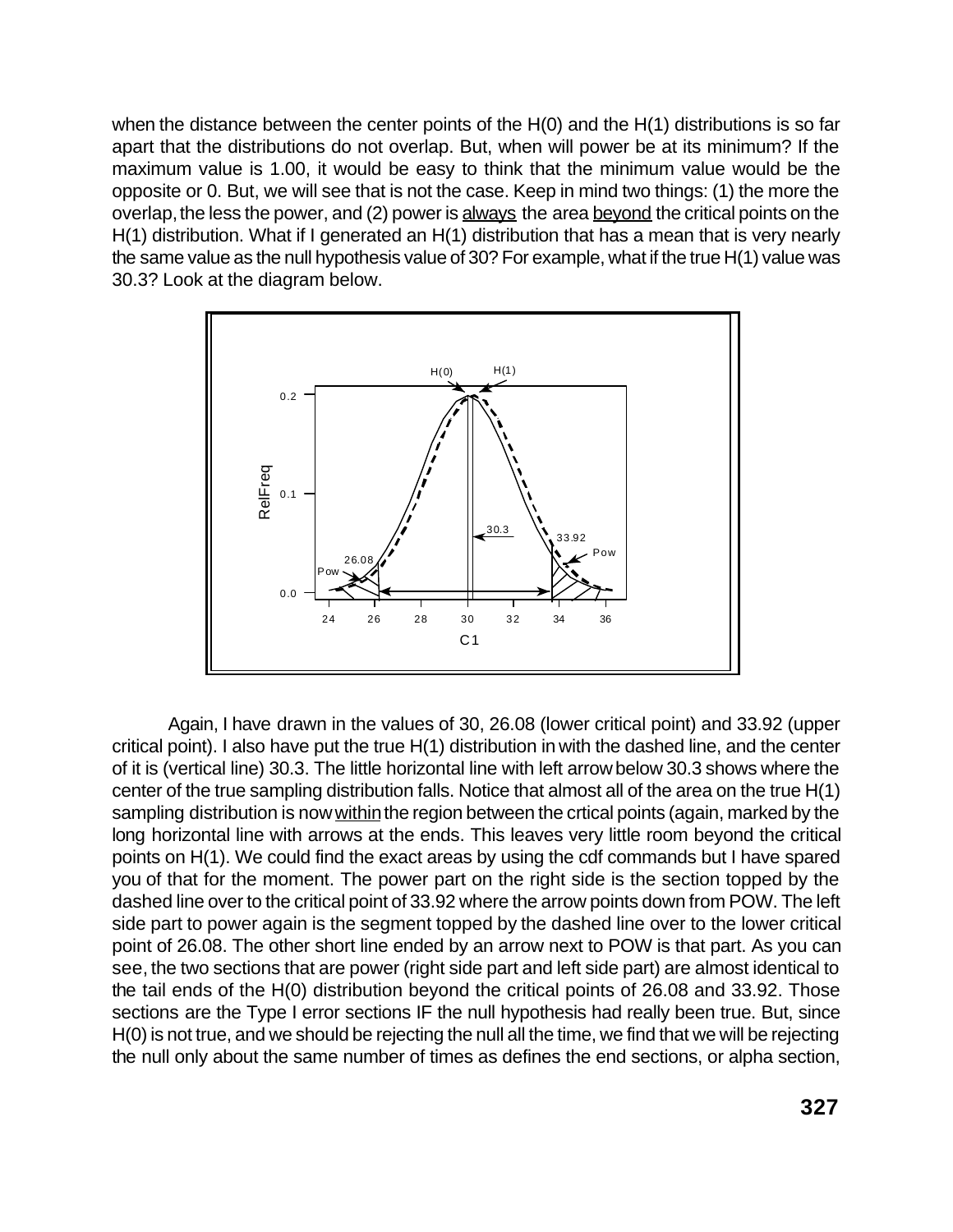#### on H(0).

Thus, power in this case is almost the same as the Type I area as sectioned on the H(0) distribution. The point is, almost all of the H(1) distribution falls between the two critical points and therefore power would be very small and Type II error would be very large. However, could this power area ever get to be 0? No! The most the overlap could be would be when the true H(1) value is so close to the null hypothesis value that it is essentially the same as the null hypothesis value. For example, if the true H(1) value is 30.1 or 30.01 or 30.001; technically it is not the same as H(0) but very close. In this case, if you project the critical points of 26.08 and 33.92 down onto the H(1) distribution, there will always be at least an amount of area beyond the critical points that is equal to the area beyond the critical points on H(0)! Since this was our Type I or alpha error that was used in defining the critical points, power can never be less than the Type I error rate. Thus, although power could theoretically be 1.00 or 100%, it can never be less than the Type I error rate that you establish for your investigation.

## How does Sample Size Impact on Power?

Another factor that has an important impact on power is the size of the sample used in the investigation. When we looked at the impacts of sample size on sampling error, we observed an inverse relationship in that as the size of the random sample increased (for example), the amount of sampling error decreased. This impact was evidenced by the fact that the widths of the sampling distributions became narrower. Keeping that in mind, what if we assumed that in the examples above, instead of having a standard error of about 2, that sample size had been increased sufficiently to cut that error factor in half. [Note: If you examine the formula for the standard error of the mean, it would take an increase in the sample size of 4 fold to reduce the error to half the original size.] Therefore, instead of the sampling error being 2, it is 1. We could then do our original calculations and see what power would be in that context. Remember, the first power problem we did on page 324 had a power value of approximately .33 or 33%. What I will now do is to create another similar graph where, the center points of H(0) and H(1) stay at 30 and 33 respectively but, where the widths of each of these sampling distributions, because of increased sample size, have been reduced. Look at the diagram at the top of the next page.

The first thing you should notice, compared to the first power simulation on page 324, is that the widths of the sampling distributions are narrower. Since the widths are narrower, and the center points on each and distance between the two are the same (30 and 33), this means that there should be less overlap between the two distributions. If there is less overlap, then power should be greater.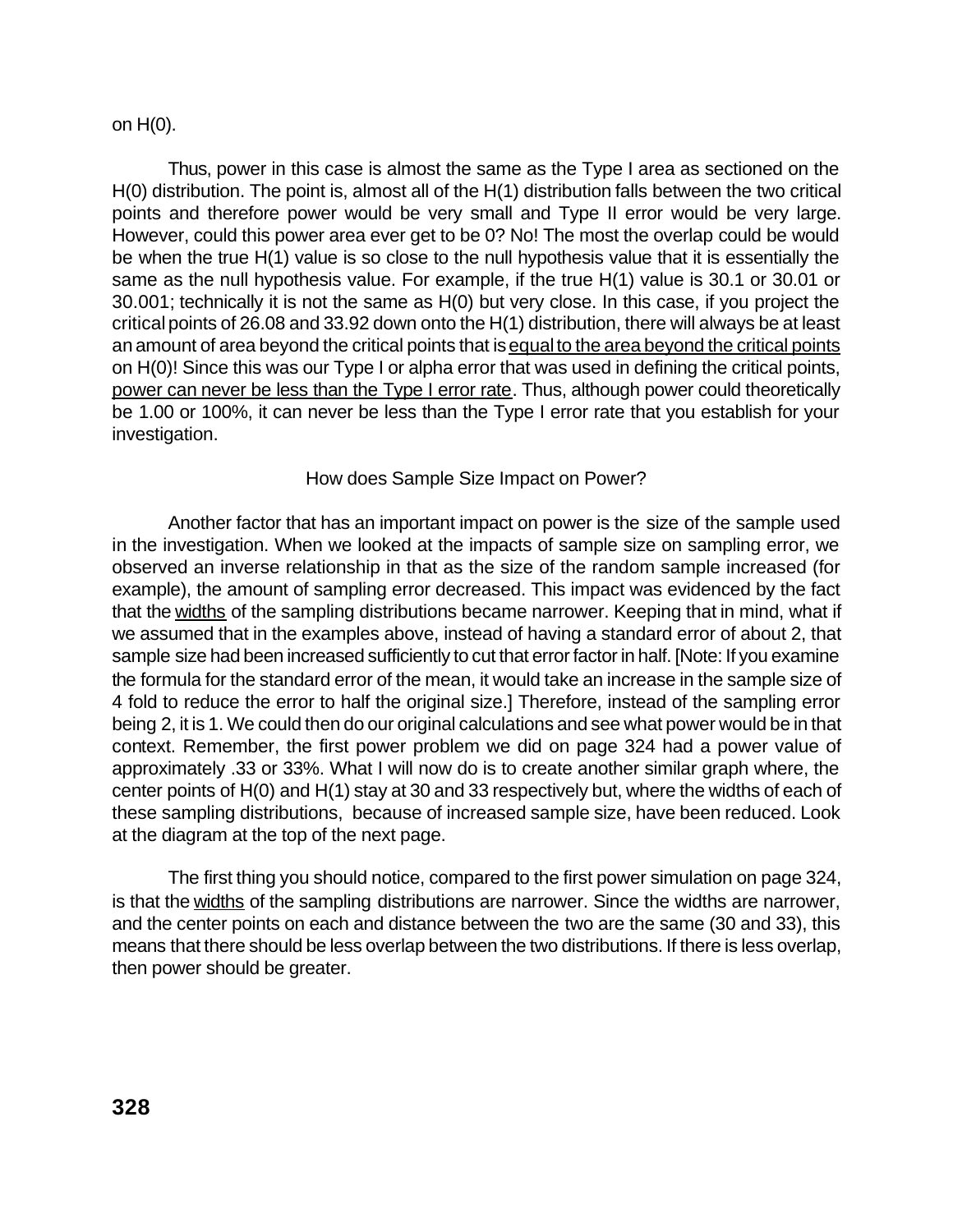

 To find power, we need the area on H(1) that is beyond the critical point. Before, that upper critical point was 33.92. The value of 33.92 was determined by going 1.96 units of an error value of 2 around the H(0) value of 30 (1.96 times  $2 = 3.92$  added to and subtracted from 30 = 33.92 at the top and 26.08 at the bottom). However, if the unit of error is smaller, then we will be multiplying 1.96 units times a smaller error factor, in this case, 1 rather than 2. Thus, the critical points will be 1.96 units of an error of 1 above and below 30 which is 1.96 times 1 or adding and subtracting 1.96 to 30. The new critical points in this case, when sampling error has been cut in half, will be 28.04 and 31.96. Only the upper critical point is relevant to the present problem. So, instead of determining how much area is beyond the value of 33.92 in the H(1) true distribution, we have to find the area beyond 31.96 in the H(1) true distribution. Not only do the sampling distributions shrink in width, the critical points also back up closer to the null value.

To find the new power value, we could again let Minitab do it. See below.

## MTB > **cdf 31.96;** SUBC> **norm 33 1.** 31.9600 0.1492 <--- **Power is 1 - .15 = .85**

Thus, increasing the sample size not only has the effect of narrowing the sampling distributions but also moving the critical point closer to the H(0) value. In any case, this produces more power and less Type II or beta error. It must be realized however that descreasing the sample size has the opposite impact. Manipulating sample size, particularly when increasing it, is one of the most direct ways in which to influence power. If there is a concern about whether the investigation will be sensitive enough to detect the truth, especially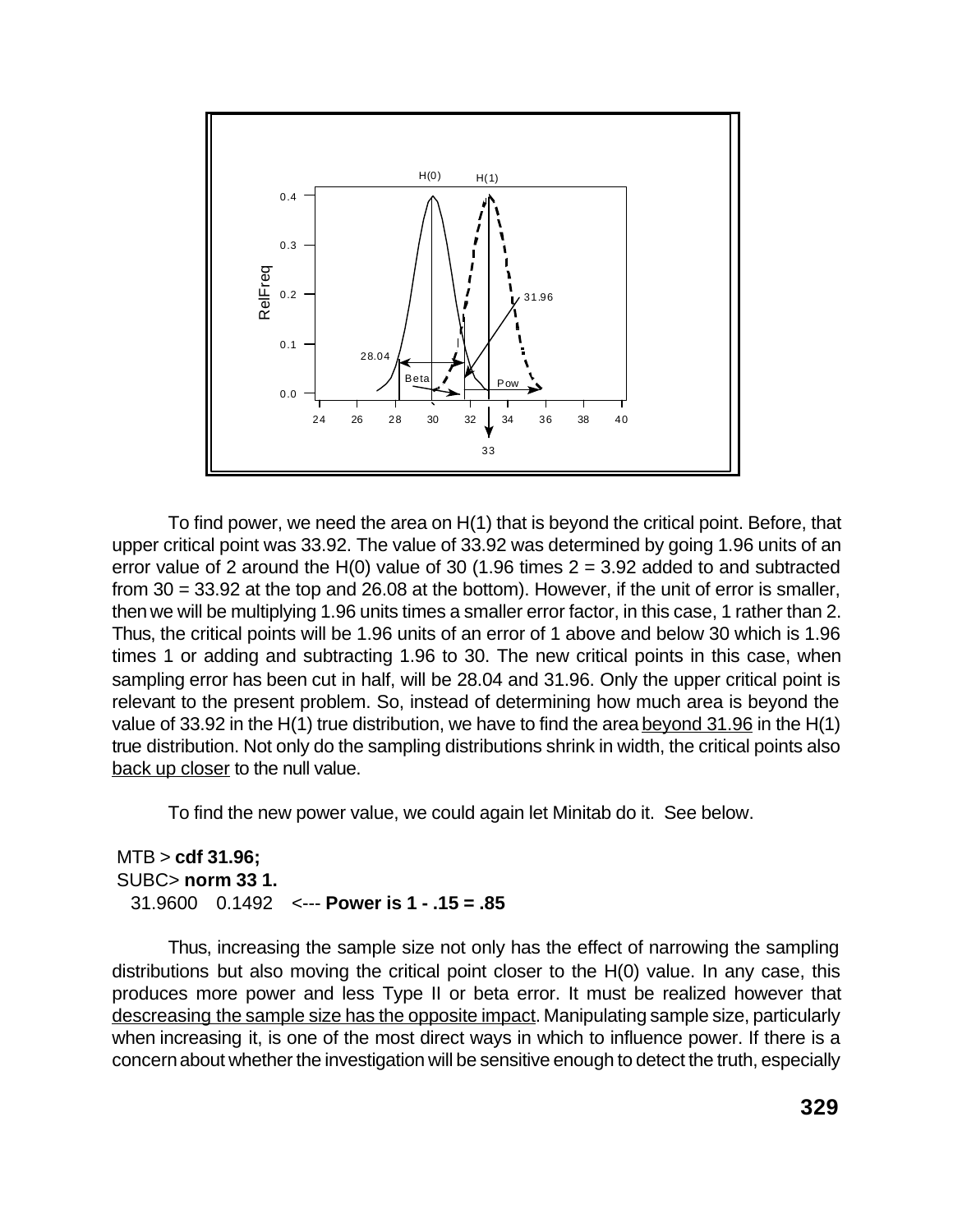if the truth is different than the null hypothesis, then one of the best ways to increase the chance of rejecting the null hypothesis would be to increase the sample size. Unfortunately, increasing the sample size also has the negative effect of taking more time and costing more money and, in some cases, may not be practical. But, if one can control sample size, one should if you want better power. If you have already invested considerable time and resources into conducting an investigation, doesn't it make sense to go the "extra mile" to give yourself the best chance of finding what you are looking for?

Type I Error Rate and Power

In the examples above, we used .05 as the Type I or alpha rate of error. Using this in a two-tailed fashion, we split the .05 in half and put 2 1/2 of it at the low end of the H(0) sampling distribution and the other 2 1/2 at the upper end of the H(0) sampling distribution. While this is very typical, there is no hard and fast rule that says one must use .05. Within reasonable limits, some researchers may adopt a .01 rule or, in some cases in pilot investigations, some may adopt a .10 rule. What impact, if any, will changing this Type I error rate have on power? Let's see if I can "intuit" you through this.

Think again about the original power problem on page 324 where, based on defining alpha as .05 and splitting half of it at the lower and upper ends, we came up with critical points of 26.08 and 33.92. But, what if we had used 10% as our Type I error rate (for example), we would have been splitting 10% in half and putting 5% at the low end and 5% at the high end. Instead of needing the 2 1/2 and 97 1/2 percentile rank points, we would need the 5 and 95 percentile rank points. Again, we only need one and that information can be also used for the other. However, the lower critical point does not really come into play in this problem. See below.

## MTB > **invcdf .95;** SUBC> **norm 30 2.** 0.9500 **33.2897** <------ **Upper critical point is about 33.29 if upper tail is 5%**

Using the previous upper critical point (2 1/2 % at upper end), we saw that the area beyond that point in the H(1) distribution was about .33, which was the power in that case in the diagram on page 324. However, since putting 5% at the upper end means that the critical point moves backwards a small amount from 33.92 to 33.29, the area beyond the 33.29 point on the true H(1) sampling distribution will be somwehat greater. To see exactly how much more this is, we could use the cdf command from Minitab as below.

```
 MTB > cdf 33.29;
SUBC> norm 33 2.
 33.2900 0.5576 <--- Power is 1 - .56 = .44 or 44 %
```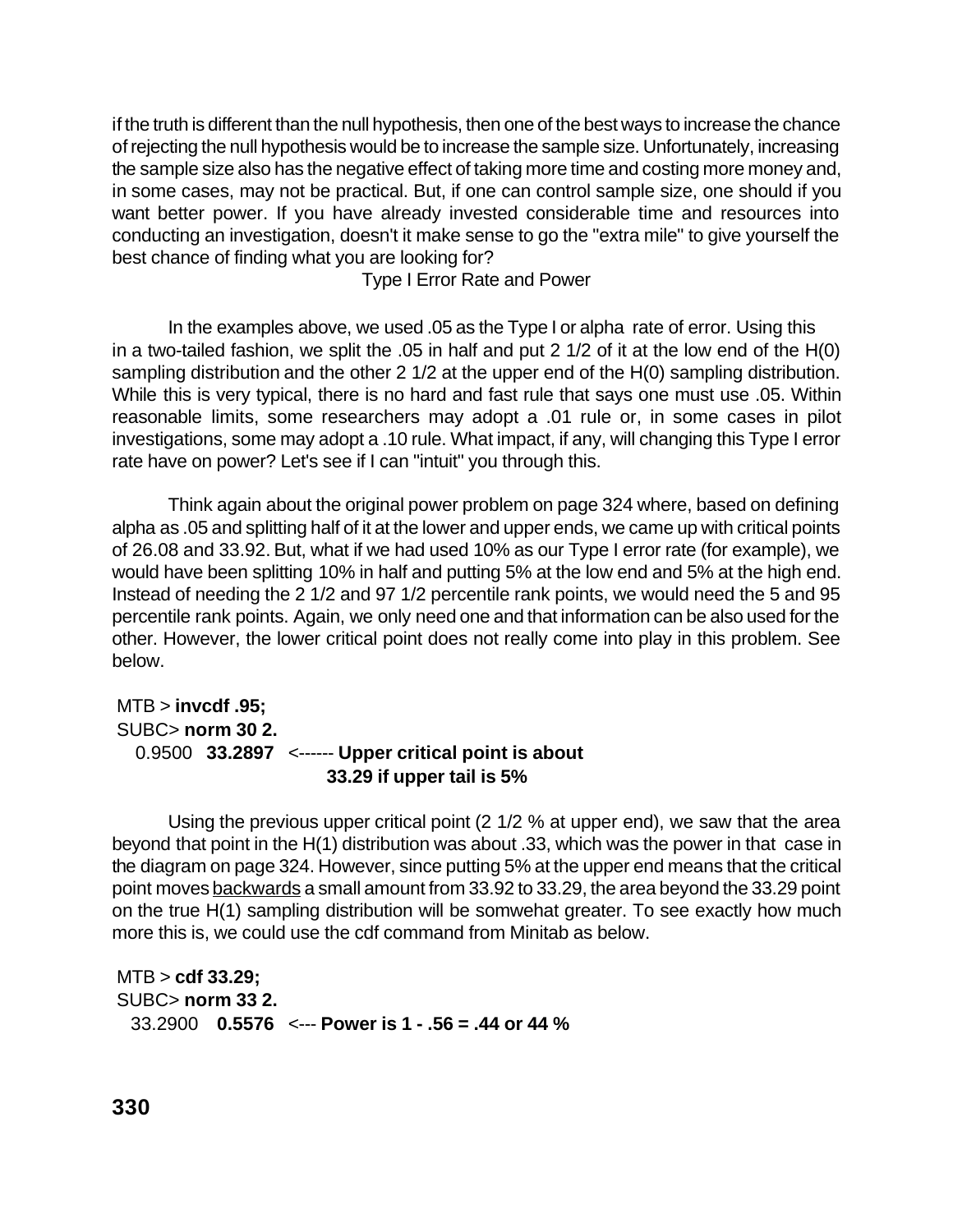Thus, in this case, increasing the amount of Type I error or alpha error rate you are willing to tolerate means that power also increases (and beta decreases). Of course, if you had changed alpha in the opposite direction, that is made it smaller than 5% overall (say 1%), then the critical points would have moved further out and the area beyond the critical points on the H(1) sampling distribution would have been less: power would have been less.

Because of the connection between Type I error rate and power, you might conclude that we should increase the risk of making a Type I error since it means a greater amount of power. But, keep in mind that the null hypothesis might be true. In that circumstance, rejecting the null hypothesis is not the correct thing to be doing. Actually, you can only gain power if the null hypothesis is not true and you should be rejecting the null hypothesis. Thus, an apparent gain in power only really means a "potential" gain in power and therefore the possibility of gaining more power may be offset by the reality that you are merely making more Type I errors.

## **Building-in a Certain Level of Power in a Study**

The simple reason why many experiments or investigations fail, in the sense that they are not able to support legitimate research hypotheses, is that the power that exsists is too small to give the experiment a favorable chance of rejecting the null hypothesis. Think about all the problems that can "interfere" with finding good results: sample sizes are way too small, treatments do not get implemented properly, instruments have very poor reliabilities, and the list goes on. One of the major sources of this "lack of sufficient power" is that there is too much sampling error present. And, as has been stated above, perhaps the best way to lower the amount of sampling error is to increase the size of the sample. How much power could we potentially gain if we increased the size of the sample by X amount? Or, stated differently, what size of a random sample would need to be taken from the target population (assuming that the experiment is done correctly) to achieve some acceptable and predetermined level of power? I have hinted above that a power of .50 is not really very good in that there is about as much chance of not finding significant results (by not rejecting the null hypothesis) in your study as finding significant results. Power values like .6 or .75 would seem to make better sense. However, one needs to keep in mind that if you set the power value too high, it might call for a sample that is larger than one can realistically obtain. But, let's explore one example of how you might consider, ahead of time, the type of sample that would be required to "buildin" a certain amount of power.

Before one can attempt to estimate what sample size is required to achieve a certain level of power, various pieces of information are needed. These are listed below.

A. You need to decide on how much of a difference, from the null hypothesis value, is meaningful. For example, if the average IQ score in the general population is 100 and you think you have discovered a "treatment" that will raise the average IQ, "how much" is an important rise in IQ? That is, if this treatment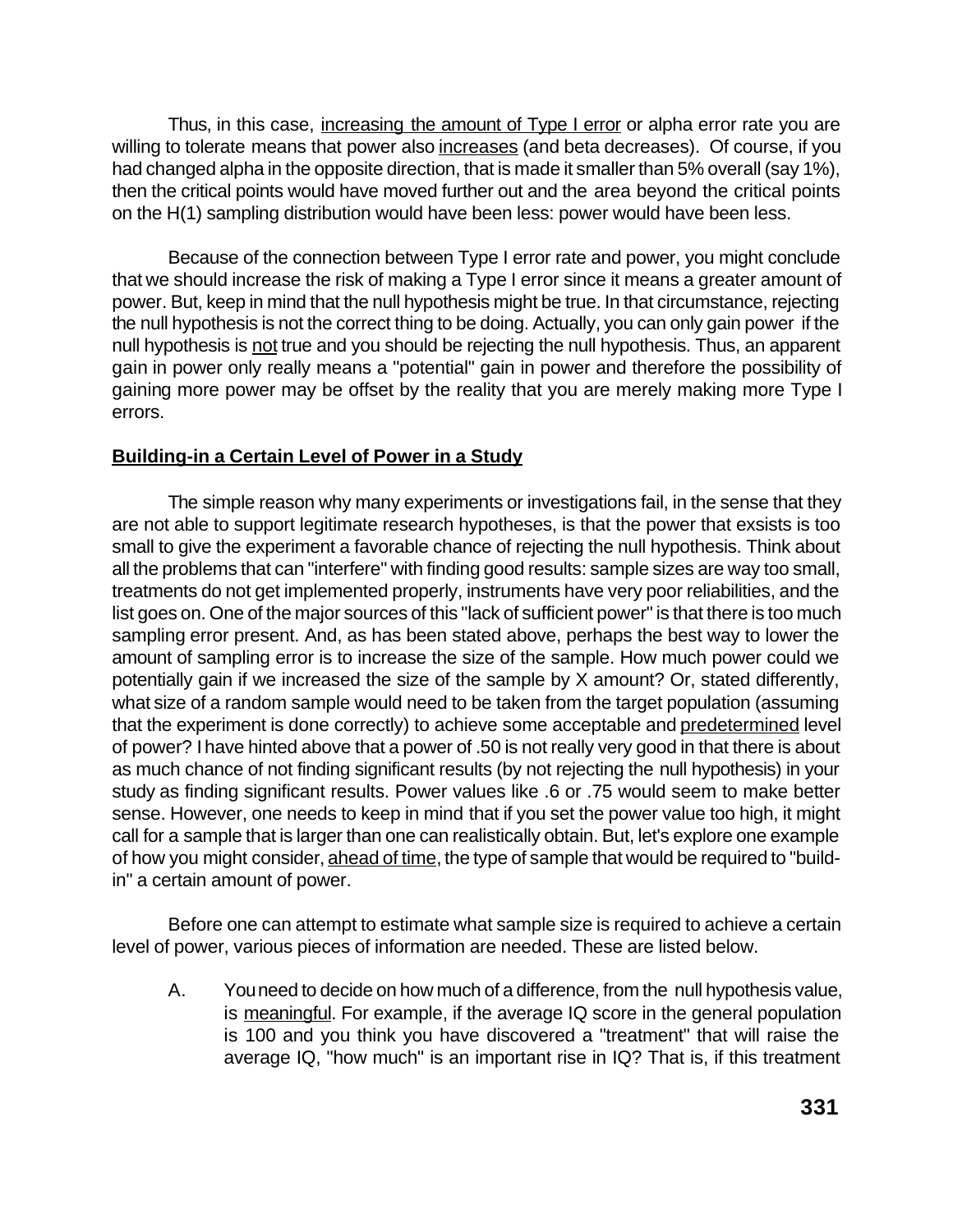really works, is the amount of increase large enough to spend lots of money to implement the new treatment all across the country? I should point out that this is not a statistical decision but rather a rational decision.

- B. What level of Type I error are you willing to tolerate? In many cases, it is arbitrarily set at 5% but, as I have said before, there is nothing "set in stone" on this value. See next item.
- C. What level of power would you like to achieve? 75%? 60%? Given that some level of power is selected, keep in mind that 1 - power = beta or Type II error rate. So, if you decide on 60% for power, that means you are necessarily willing to tolerate 40% Type II errors. Since Type I has been set at 5%, and Type II would be 40% if power is 60%, that means that relatively speaking, you are 8 times more willing to take a risk of making a Type II error than a Type I error. This is not the place to argue about which error is more important and when, but you can see how this logic follows.
- D. Recall in the standard error of the mean formula, there is both an estimate of the population standard deviation value in the numerator and a sample size (or n) factor in the denominator. Since we will be solving for n, the only other factor we need to know (or have a good idea of) is an estimate of the population standard deviation.

With all the information from points A to D, you can then set up a simple equation and solve for an estimate of n. Let's see how that is done. First we need to make some assumptions about points A to D above.

- A. Let's assume that the new treatment for improving IQ would only be considered to be worthwhile if you could demonstrate at least a 5 point gain in IQ from 100 to 105. Thus, the meaningful difference value here is 5 points on the IQ scale.
- B. Let's establish the Type I error rate as 5%; rather traditional but good enough for our purposes.
- C. Let's say that we want power to be about 60% and that means that Type II error rate would therefore be about 40%.
- D. IQ scores are said to have a standard deviation of about 15 so let's make that assumption about the population standard deviation.

Given all of that, I have generated two sampling distributions where H(0) on the top has a mean of 100 (average IQ without treatment) and the bottom sampling distribution is for H(1).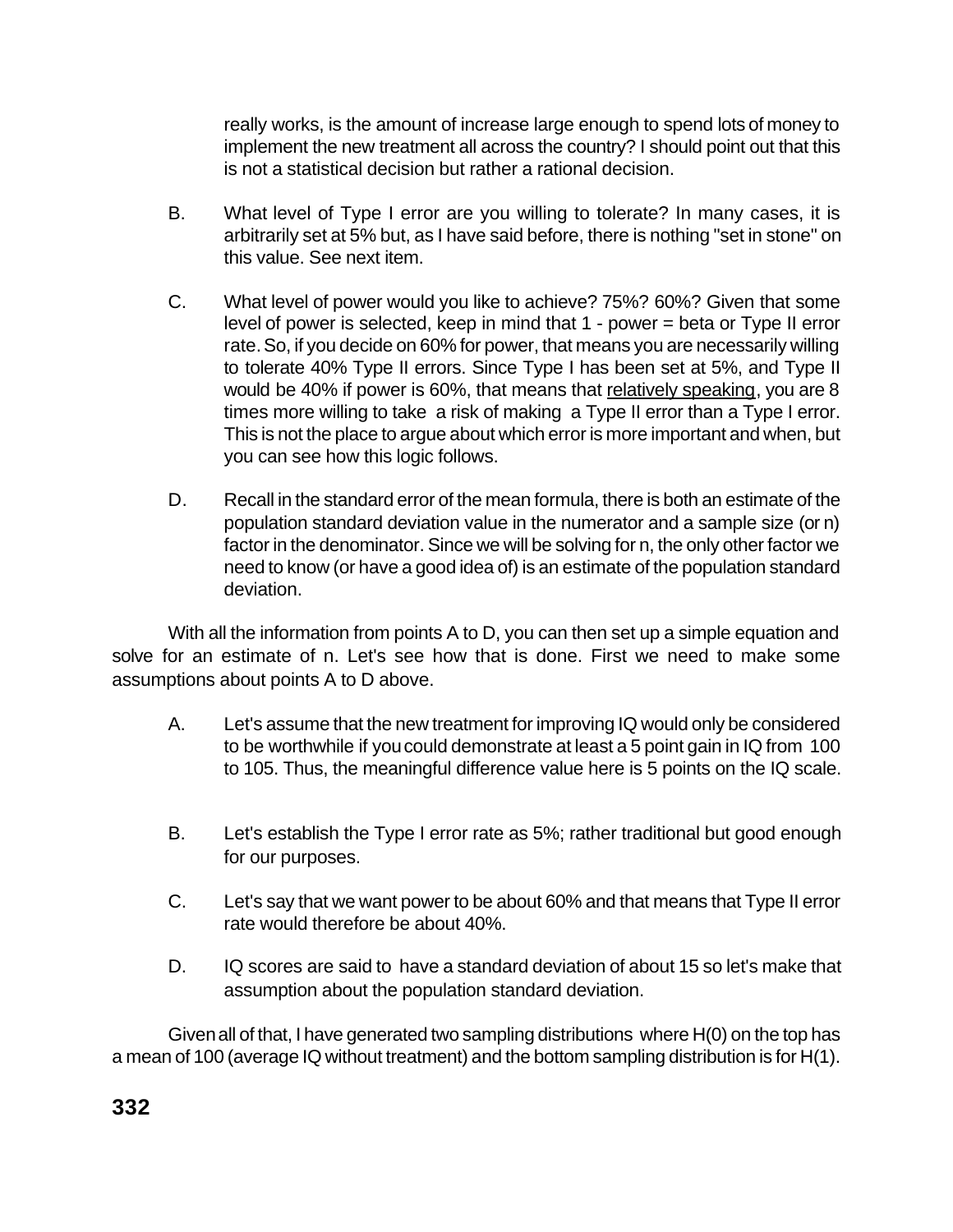We are assuming that the true mean IQ would be at least 105 if our treatment worked so that is why the center of H(1) is given as a value of 105.



Since we have specified Type I error rate as 5%, that means we would set up critical points on H(0) where the LCP has 2 1/2 percent below it (lower critical point) and the UCP has 2 1/2 percent above it (upper critical point). Since the LCP does not really overlap down onto H(1), I did not place it in the above diagram and will not refer to it any more in this discussion. The distance labeled as "A" represents the distance from the null hypothesis value of 100 up to the upper critical point. Since we have defined power as .6, then the beta area has to be .4, and is shown with the horizontal line with left side arrow. That means of course that .6 of the H(1) distribution or power is the section indicated with the horizontal line with right side arrow. Also, since we would travel 1.96 units of error (standard error of the mean) out to arrive at that critical point, we could label the point or UCP at the end of distance "A" as follows.

$$
UCP = 100 + 1.96 S_{\perp}
$$

That is, once we add to the null value of 100 the amount equal to 1.96 units of error, we have arrived at the position of the UCP! But, that upper critical point or UCP can be arrived at from another direction: it is at a position that is a certain distance below the H(1) value of 105. But, how far from 105 is it? Remember that we decided to achieve a power value of 60%, and that means that the  $\frac{area\ beyond\ and\ above\ the\ UCP}$  on the H(1) distribution is equal to 60%. Since the area from 105 to the right equals 50%, that must mean that the area from 105 down to the critical point must be equal to 10% so that the total of the area on H(1) beyond the UCP is 60%. Therefore, how many standard deviation units below 105 would you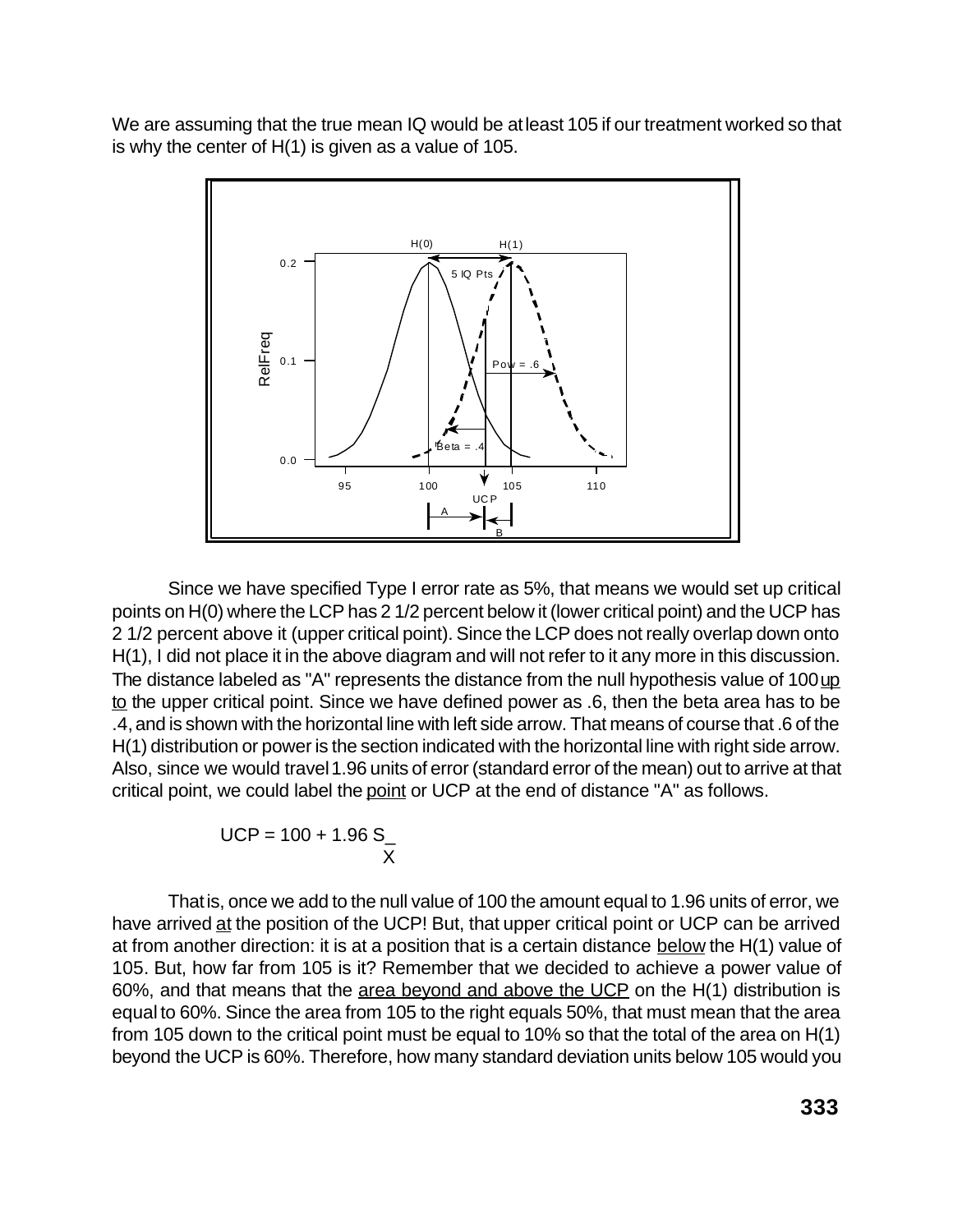have to go to include an area equal to 10%? If you look this value up in a normal curve table, you will see that you will need to travel about .25 standard deviation or error units out from the value of 105 (downward) to include about 10 percent of the area. Therefore, the UCP could also be arrived at by travelling distance "B" from 105 to the left, and that distance could be labelled as follows.

 UCP = 105 - .25 S\_ X

Thus, what we have are two ways to arrive at the same point: move to the right from the null value of 100 or move to the left from the H(1) value of 105. Since these paths lead us to the same point, we can set them equal to one another.

From 100 to UCP 
$$
))))
$$
 From 105 to UCP

$$
100 + 1.96 S_{-} = 105 - .25 S_{-}
$$
  
X

Keep in mind that the standard error of the mean has S, or the standard deviation, in the numerator part and the square root of sample size or n in the denominator part. So, we could further expand the "equality" as follows.

$$
100 + 1.96
$$
 (S /Sqrt n) = 105 - .25 (S /Sqrt n)

Since we assumed above that the population standard deviation of IQ scores is about 15, we could further substitute into the "equality" above. See the following.

 $100 + 1.96$  (  $15/\sqrt{\text{Sqrt n}} = 105 - .25$  (  $15/\sqrt{\text{Sqrt n}}$ )

Now what remains to be done is to rearrange the sides and solve for n. Without going through all the steps, we would have:

\n
$$
\begin{aligned}\n 29.4 & 3.75 \\
3.75 & (1) \\
4.1 & (1) \\
5.4 & (1) \\
5.4 & (1) \\
6.4 & (1) \\
7.4 & (1) \\
8.4 & (1) \\
33.15 & (1) \\
11.1 & (1) \\
12.1 & (1) \\
13.15 & (1) \\
14.1 & (1) \\
15.1 & (1) \\
16.1 & (1) \\
17.1 & (1) \\
18.1 & (1) \\
19.1 & (1) \\
10.1 & (1) \\
11.1 & (1) \\
12.1 & (1) \\
13.15 & (1) \\
14.1 & (1) \\
15.1 & (1) \\
16.1 & (1) \\
17.1 & (1) \\
18.1 & (1) \\
19.1 & (1) \\
10.1 & (1) \\
11.1 & (1) \\
12.1 & (1) \\
13.15 & (1) \\
14.1 & (1) \\
15.1 & (1) \\
16.1 & (1) \\
17.1 & (1) \\
18.1 & (1) \\
19.1 & (1) \\
11.1 & (1) \\
12.1 & (1) \\
13.15 & (1) \\
14.1 & (1) \\
15.1 & (1) \\
16.1 & (1) \\
17.1 & (1) \\
18.1 & (1) \\
19.1 & (1) \\
10.1 & (1) \\
11.1 & (1) \\
12.1 & (1) \\
13.15 & (1) \\
14.1 & (1) \\
15.1 & (1) \\
16.1 & (1) \\
17.1 & (1) \\
18.1 & (1) \\
19.1 & (1) \\
19.1 & (1) \\
11.1 & (1) \\
12.1 & (1) \\
13.15 & (1) \\
14.1 & (1) \\
15.1 &
$$

Now square both sides and divide by 25.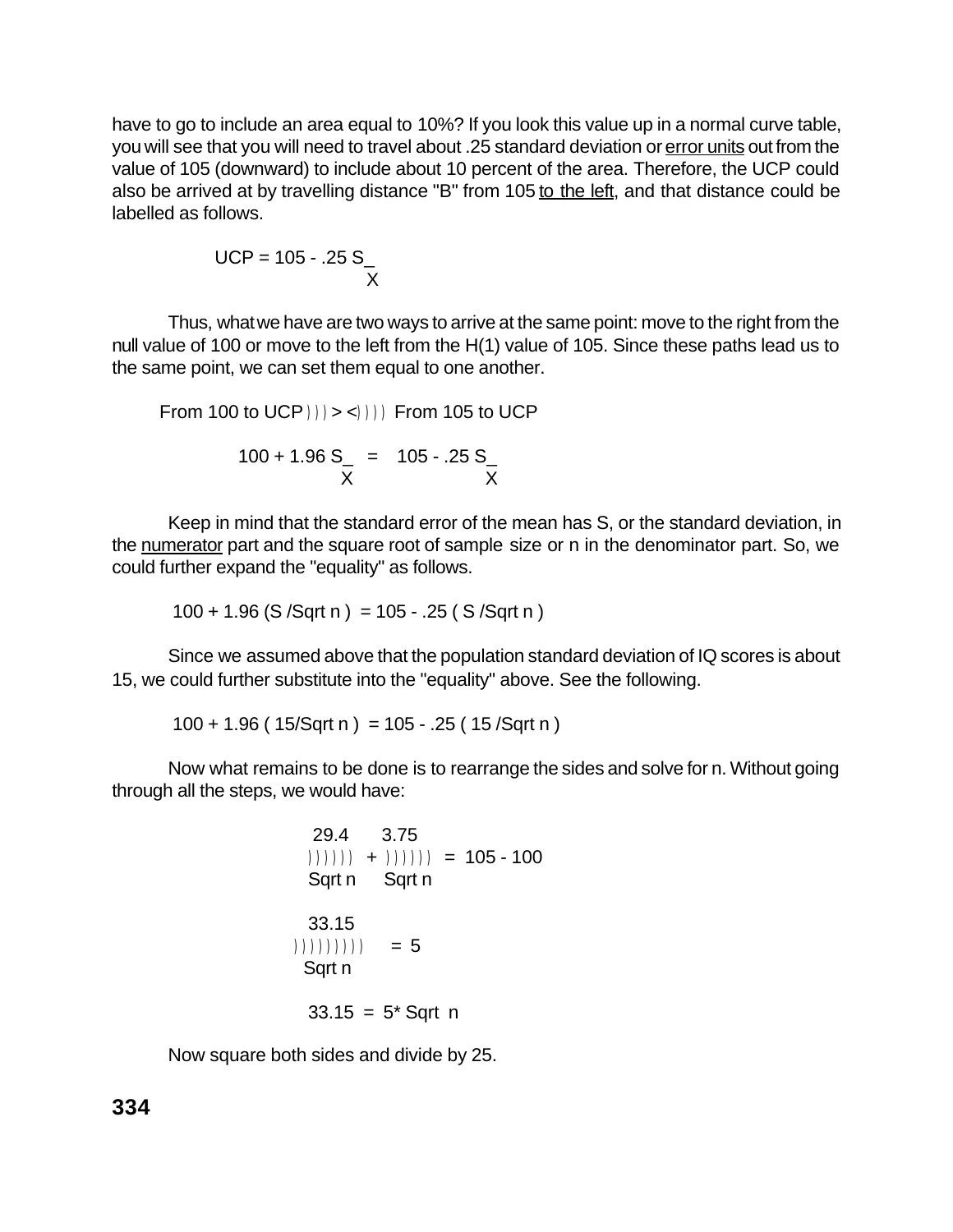$1098.92 = 25$  \* n  $n = 1098.92$  $n =$ about 44

Therefore, assuming that we are interested in detecting a true impact of the treatment on IQ scores if that impact is **at least** 5 IQ points, we would need a random sample of about 44 persons drawn from this population. If the treatment really does have an impact of at least 5 points to the better, that would give us a power of about .6 (that is, we would have about a 60% chance of rejecting the null hypothesis), and the chance of making a Type I error would be about 5% and Type II error would be about 40%. Random samples of less than about 44 will probably provide us with less than a 60% chance of rejecting the null hypothesis (or power).

In showing you this single example of trying to estimate how large a sample would have to be to achieve a certain level of power, the main purpose is to indicate that the answer to a question like: how big must my sample be... is not that easy to answer. To attempt to answer that question, one must consider several factors such as what type of power would you like, what levels of Type I and II error would you be willing to live with, and perhaps most important, what is a meaningful and important size of the impact of the treatment that you will want to observe before you are willing to change all the old methods and completely implement the new methods. Even if there is a real impact, if that impact is so small, it may be the case that it is not worth re-tooling the entire system for such a small effect.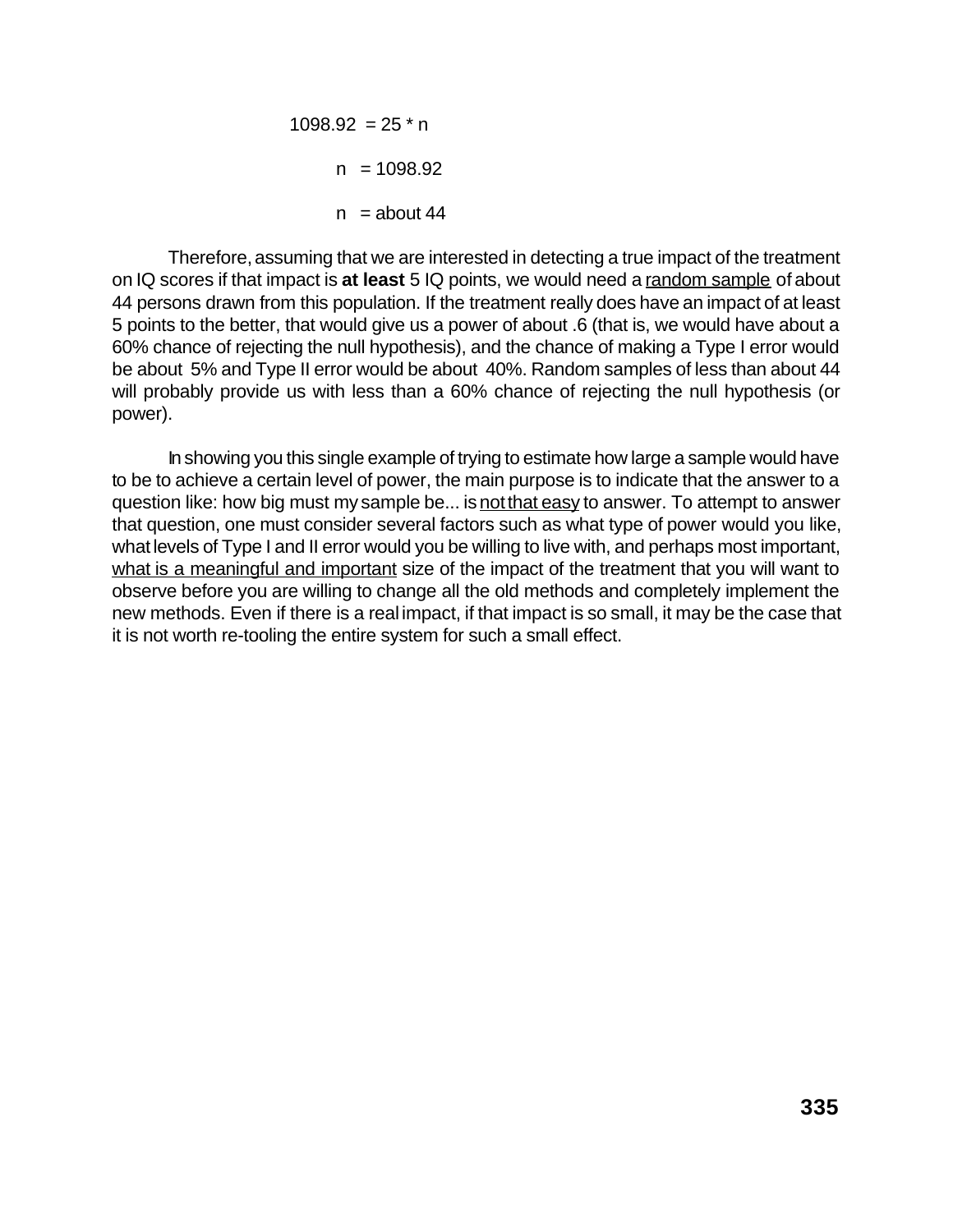## **Useful Minitab Commands**

There are no new ones from this Chapter

### **Practice Problems**

- 1. Assume that we are using 30 as the H(0) value, 33 as the assumed to be true H(1) value, alpha of 5% for two tails, and a standard error of the mean as 1.5. What is the value for power and Type II or beta error?
- 2. The H(0) value for the average IQ score is 100, the assumed to be true H(1) value is 97, the two tailed alpha is 5%, and the standard error of the mean is 3. What is the value for power and beta?
- 3. A researcher does a simple experiment where two types of reinforcement methods are used. In reality, there really is no difference in the effectiveness of the two methods. However, in the study, the null hypothesis was rejected. What has happened?
- 4. Someone formulates a null hypothesis that there is no correlation between X and Y in the population. In reality, that is true. In the investigation, the investigator retains the null hypothesis. What has happened?
- 5. When doing a t test on the difference between two means, there is an assumption of equal population variances. That would be the null hypothesis. Before doing the t test, the researcher checks on the validity of the equal variance assumption. In reality, there is a difference between the two population variances. The null hypothesis is actually rejected in the study. What has happened?
- 6. In a trial, the defendant acutally committed the crime. However, due to shaky evidence, the jury finds the defendant innocent. What has happened?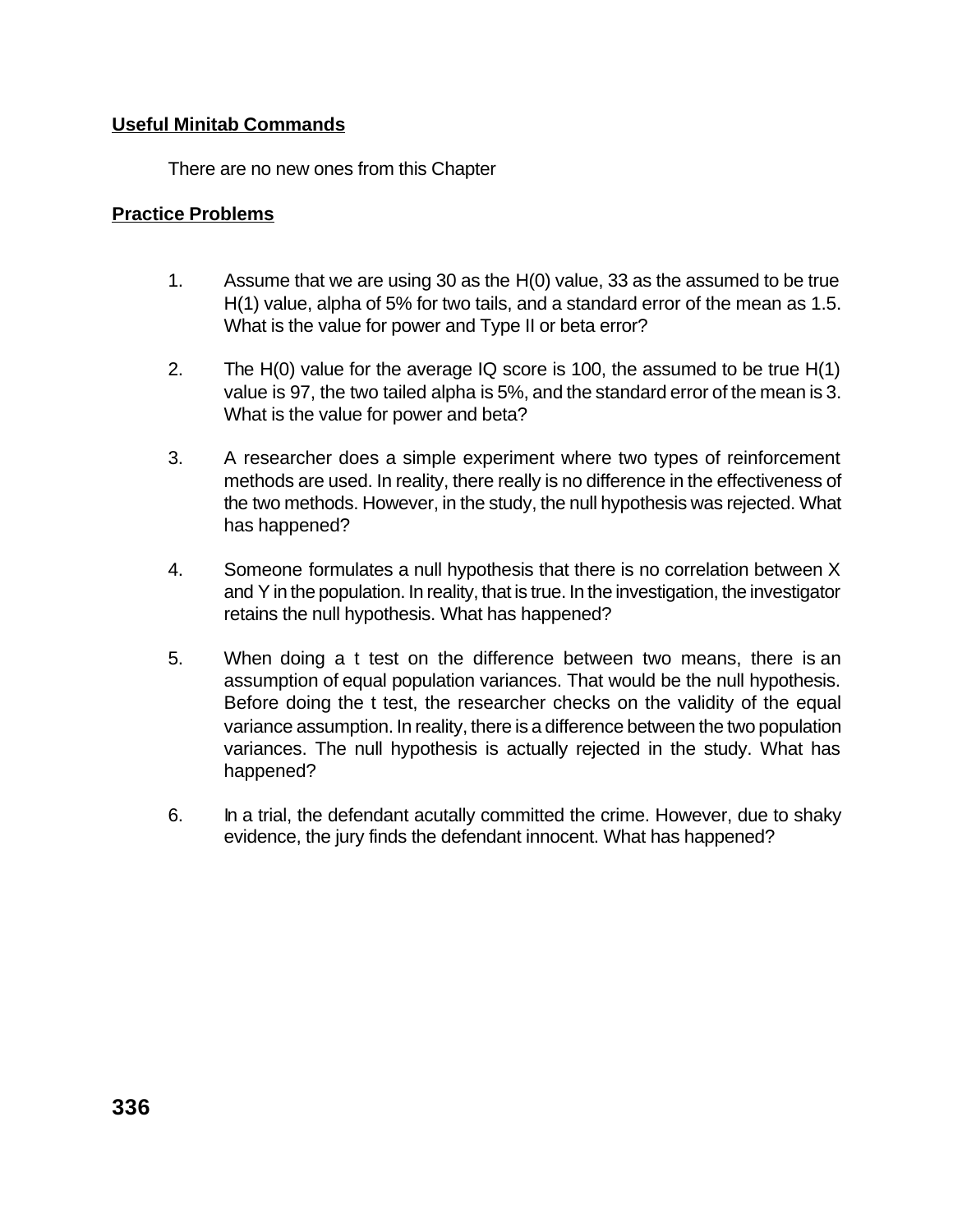#### **EPILOGUE**

This text has presented a wide variety of methods for organizing and summarizing data from simple techniques for describing a single set of data (a classroom test for example) to fairly sophisticated techniques for testing inferential hypotheses about several population means (are 3 methods of teaching statistics the same or different?). Of course, this book is about data analysis so it makes sense to see many data analysis techniques discussed. You need to keep in mind however that there are dozens of other procedures not discussed here that are appropriate to other situations. No book can cover everything! For example, we examined using the t test to test a hypothesis about the equality of two population means where independent samples (different groups) were measured. However, not discussed was the situation where the same group of students was measured at two different times, such as once before a course and then again after the course was finished. While this appears to be a candidate for a t test for the difference between two means, and it is, you would need to alter somewhat the procedure that is used to implement the t test analysis. This same situation would exist if we wanted to compare the variances, for pretest and posttest, on the same group of people, or the correlation between X and Y for one group of people where X and Y were measured once at time A and then again at time B. In this text, we did not cover situations called dependent samples that involves the same people measured twice. Does that mean that these situations are not important to discuss? Absolutely not! The decision not to include many topics was a very practical one; there is a limit that every author has to impose on where to end his or her book!

You should also know that while the focus of this book is on data analysis techniques, albeit merely a sample of all possible procedures, it is important to point out that analytical techniques play only a partial role in the entire process of conducting investigations and interpreting results. My own personal opinion is that this role is a rather small one at that. Far more important in my view are the "components" of knowing the relevant literature that forms the base for doing an investigation, the use of proper and relevant instruments, and the careful implementation of the steps in the collection of the data which means careful selection of the proper sample on which to collect the data. In general, one cannot "mess up" too badly when it comes to the analysis stage (but please take that with a grain of salt!) but one can sure mess up by not conducting the study in the proper way. For example, I have stressed over and over again how important it is to draw and use the "correct" sample. If the sample is not representative of the population to which you want to generalize your findings, what is the purpose of the investigation in the first place? Thus, the point is that the statistical analysis part needs to be put in its proper perspective and one should not ascribe an "overimportance" to the "statistics" that they do not deserve. I am not arguing that the statistical part is not important; surely it is. However, there are other more important parts of conducting and interpreting research. There are no statistical methods that will "save" a bad study. A bad study simply gives you results that are uninterpretable. So, if you are interested in doing research or being a better consumer of research, spending all your "course" time taking statistics courses is not the way to go. Courses in measurement, survey sampling, research